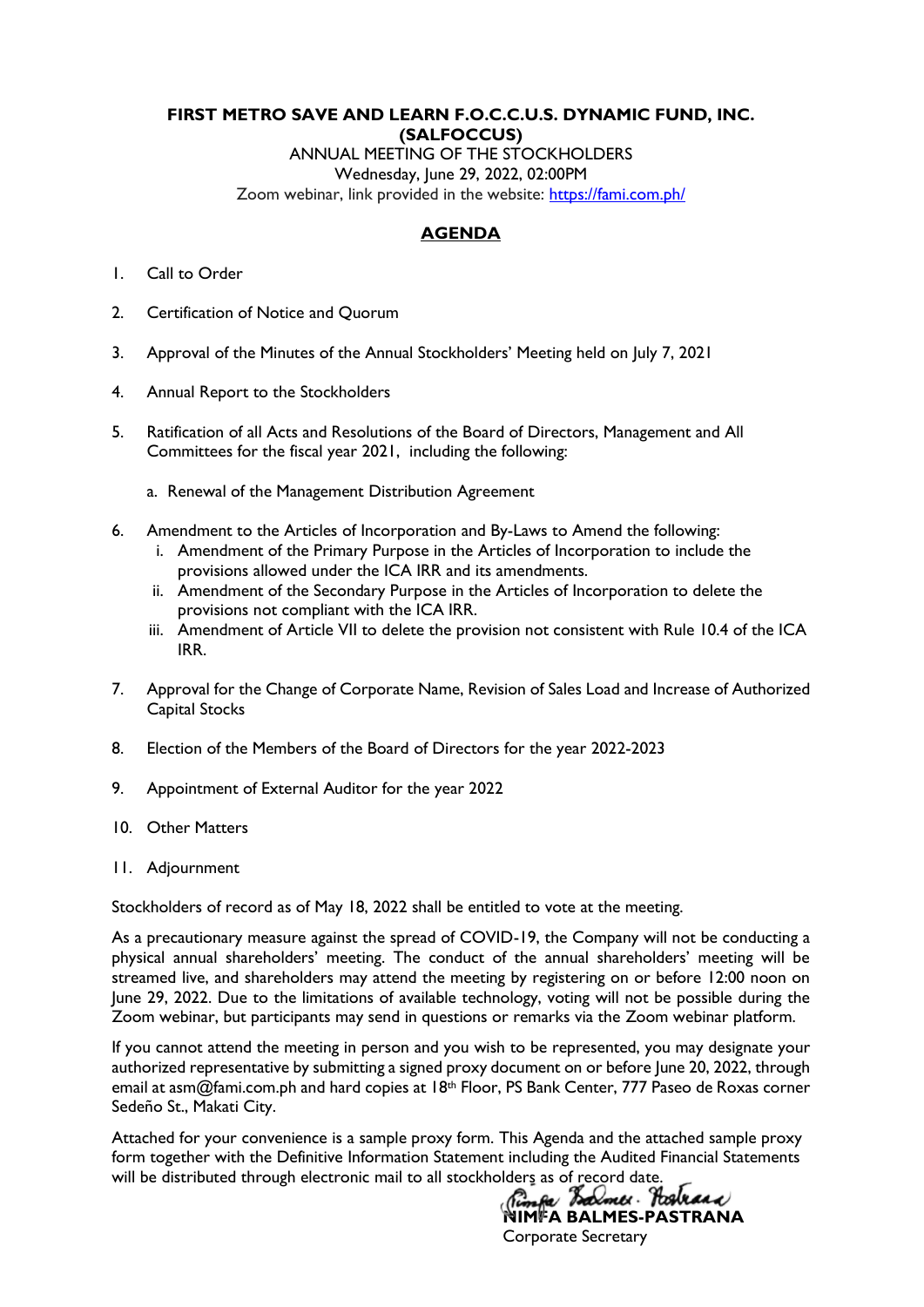#### PROXY

The undersigned stockholder of **FIRST METRO SAVE AND LEARN FOCCUS DYNAMIC FUND, INC.**  hereby appoints **the contract of the Chairman of the Chairman** of the Chairman of the Chairman of the Chairman of the Chairman of the Chairman of the Chairman of the Chairman of the Chairman of the Chairman of the Chairman meeting, as attorney-in-fact and proxy, with power of substitution, to present and vote all shares registered in his/her/its name at the annual meeting of stockholders of the Company on Wednesday, June 29, 2022 and at any of the adjournments thereof. The proxy shall be revoked only in writing and by informing the Corporate Secretary prior to the annual stockholders meeting.

The proxy may vote by checking  $(\checkmark)$  the area that corresponds to his vote. In the election of the Members of the Board of Directors, the proxy shall indicate number of votes on the blank place provided beside the names of the nominees or check abstain should they wish to do so.

| <b>ITEMS</b>                                                                                                                                                                                                                  | <b>ACTIONS</b> |                |         |
|-------------------------------------------------------------------------------------------------------------------------------------------------------------------------------------------------------------------------------|----------------|----------------|---------|
|                                                                                                                                                                                                                               | Yes            | N <sub>0</sub> | Abstain |
| 1. Approval of the Minutes of the Annual Stockholders' Meeting held on<br><b>July 2021</b>                                                                                                                                    |                |                |         |
| Ratification of all Acts and Resolutions of the Board of Directors,<br>2.<br>Management and All Committees for the fiscal year 2021, including<br>the following:<br>a. Renewal of the Management Distribution Agreement       |                |                |         |
| Amendment of Articles of Incorporation and By-Laws<br>$\mathbf{1}$ .<br>Amendment of the Primary Purpose in the Articles of Incorporation<br>a.<br>to include the provisions allowed under the ICA IRR and its<br>amendments. |                |                |         |
| Amendment of the Secondary Purpose in the Articles of<br>b.<br>Incorporation to delete the provisions not compliant with the ICA<br>IRR.                                                                                      |                |                |         |
| Amendment of Article VII to delete the provision not consistent<br>$\mathbf{c}$ .<br>with Rule 10.4 of the ICA IRR.                                                                                                           |                |                |         |
| Amendment of the By-Laws to align with the provisions of the<br>d.<br>Revised Corporation Code.                                                                                                                               |                |                |         |
| Approval for the Change of Corporate Name, Revision of Sales Load<br>3.<br>and Increase of Authorized Capital Stock                                                                                                           |                |                |         |
| Election of the Members of the Board of Directors for the year 2022-<br>4.<br>2023                                                                                                                                            | # of Votes     |                |         |
| Mr. Eduardo R. Carreon                                                                                                                                                                                                        |                |                |         |
| Mr. Robert T. Yu                                                                                                                                                                                                              |                |                |         |
| Dr. Bernardo M. Villegas (Independent Director)                                                                                                                                                                               |                |                |         |
| Atty. Abelardo V. Cortez (Independent Director)                                                                                                                                                                               |                |                |         |
| Fr. Roderick C. Salazar, Jr., SVD (Independent Director)                                                                                                                                                                      |                |                |         |
|                                                                                                                                                                                                                               | Yes            | N <sub>0</sub> |         |
| Appointment of External Auditor for the year 2022<br>5.                                                                                                                                                                       |                |                |         |

#### \_\_\_\_\_\_\_\_\_\_\_\_\_\_\_\_\_\_\_\_\_\_\_\_\_\_\_\_\_\_\_ \_\_\_\_\_\_\_\_\_\_\_\_\_\_\_\_\_\_\_ PRINTED NAME OF STOCKHOLDER DATE

#### SIGNATURE OF STOCKHOLDER/ AUTHORIZED SIGNATORY

\_\_\_\_\_\_\_\_\_\_\_\_\_\_\_

<sup>1</sup> Please fill-out and sign the proxy form and return via mail/email/Metrobank Branches on or before 5:00 p.m. on June 20, 2022. Via Mail: To the Corporate Secretary, 18th Floor, PS Bank Center, 777 Paseo de Roxas corner Sedeño St., Makati City

Via Email: asm@fami.com.ph | Via Fax: 02816-0467 | Via MBTC Branches: Use Pouch Code 90020. This service is free of charge. <sup>2</sup>This proxy shall be valid for a period of five (5) years from the date of its execution. This proxy shall continue to be in effect until and unless withdrawn by written notice delivered to the Corporate Secretary, but shall not apply in instances wherein the undersigned personally attends the meeting.

<sup>3</sup>If no name is provided; the Chairman of the Meeting will act as the proxy.

THIS PROXY NEED NOT BE NOTARIZED. IF THE STOCKHOLDER ATTENDS IN PERSON AND EXPRESSES HIS INTENTION TO VOTE IN PERSON, THE PROXY WILL BE REVOKED.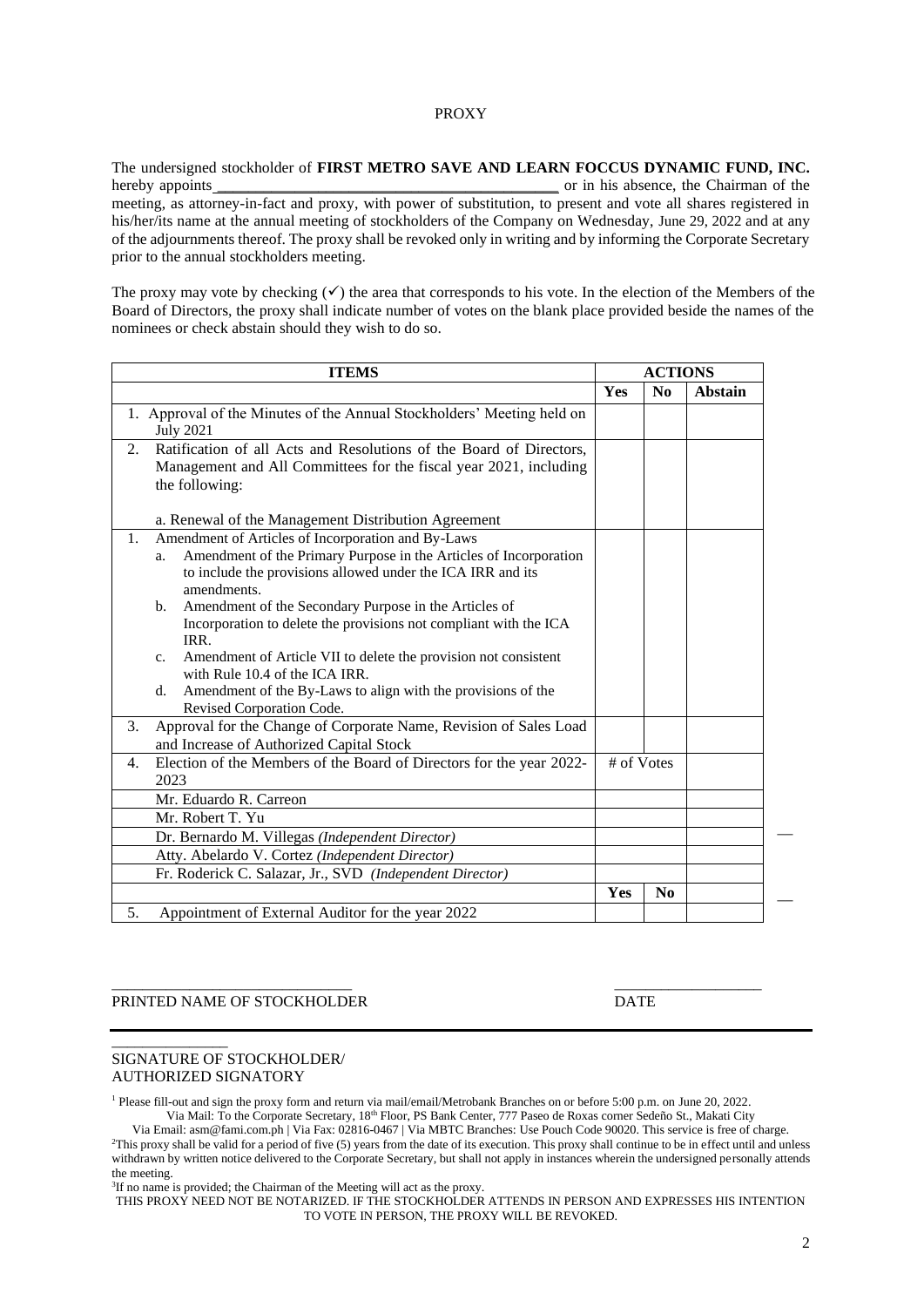# **SECURITIES AND EXCHANGE COMMISSION**

## **SEC FORM 20-IS**

## INFORMATION STATEMENT PURSUANT TO SECTION 20 OF THE SECURITIES REGULATION CODE

- 1. Check the appropriate box ( ) Preliminary Information Statement (/) Definitive Information Statement
- 2. Name of registrant as specified in its charter: **FIRST METRO SAVE AND LEARN F.O.C.C.U.S. DYNAMIC FUND, INC.**
- 3. Province, Country or other jurisdiction of incorporation or organization; **Metro Manila, Philippines**
- 4. SEC Identification number: **CS201821017**
- 5. BIR Tax Identification Code: **010-145-586**
- 6. Address of Principal Office: **4th Floor, Agdao MPC Green Building, Nicasio Torres Street, Obrero, Davao City**
- 7. Telephone Number: **(***632)* **8912860, (632) 8405710, Fax No. (632) 8160467**
- 8. Date, time, place, of the meeting of security holders:

| Date :               | June 29, 2022                        |
|----------------------|--------------------------------------|
| $\mathsf{Time} \; :$ | 2:00 p.m.                            |
| Place :              | Zoom webinar at the link provided in |
|                      | https://fami.com.ph/                 |

- 9. Approximate date on which the Information Statement is first to be sent or given to security holders: **June 8, 2022**
- 10. Securities registered pursuant to Sections 4 and 8 of the RSA:

| Title of each class  | Number of Shares of Common Stock |
|----------------------|----------------------------------|
|                      | Outstanding (Par value of P1.00) |
| <b>Common Shares</b> | I, 174, 041, 710 shares          |

11. Are any or all of registrant's securities listed on the Philippine Stock Exchange? **No**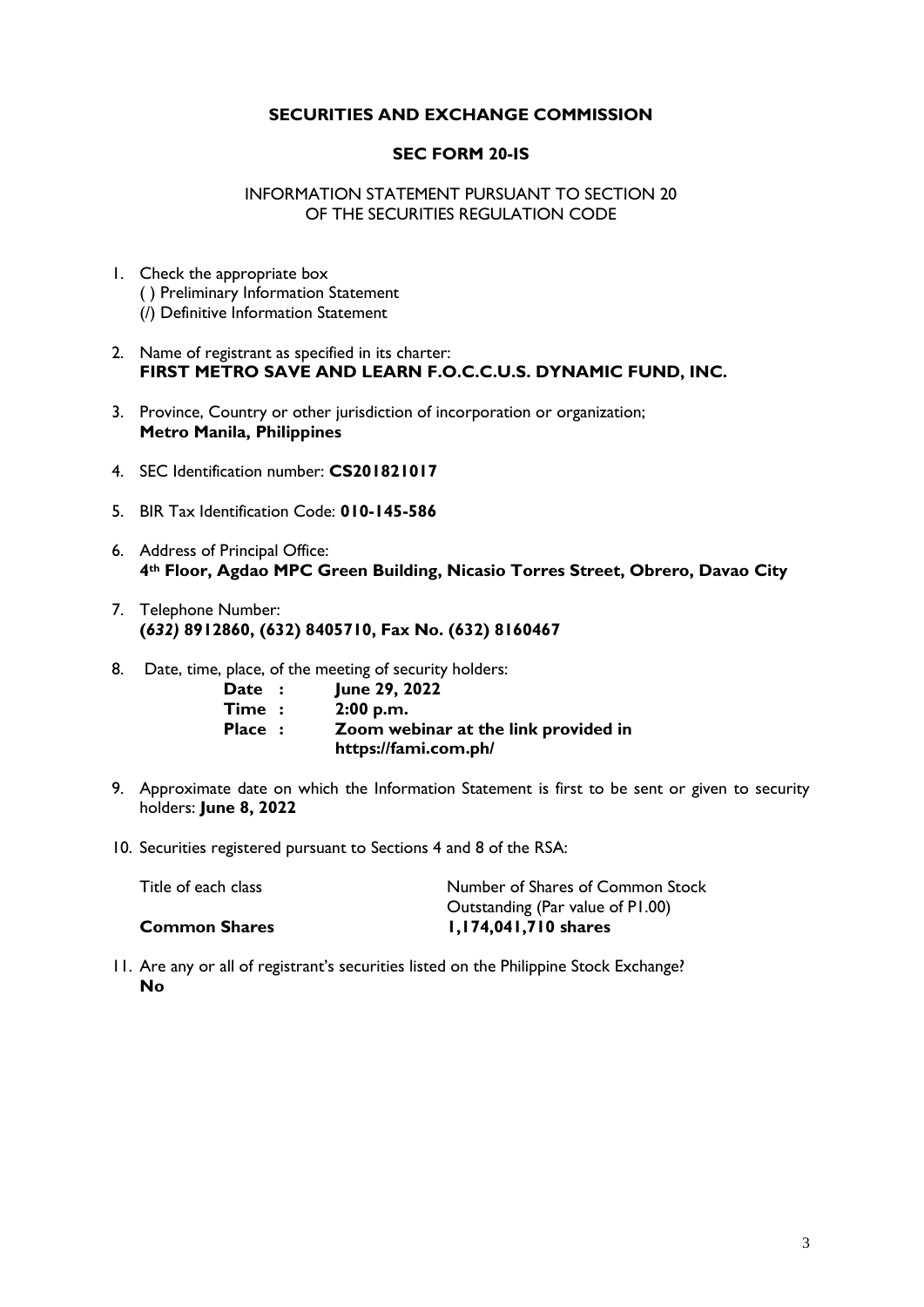# **PART I - INFORMATION STATEMENT**

# **A. GENERAL INFORMATION**

### **Item 1. Date, Time, and Place of Meeting of Security Holders**:

| Date |  | Wednesday, June 29, 2022 |
|------|--|--------------------------|
|------|--|--------------------------|

Time : 02:00 p.m.

Place : Zoom webinar at the link provided in https://fami.com.ph

## **Mailing Address of the Registrant**

18**th** Floor, PS Bank Center, 777 Paseo de Roxas, corner Sedeño St., Makati City

## **Approximate date on which the Information Statement is first to be sent or given to security holders:**

June 8, 2022

### **Item 2. Right of Appraisal:**

There are no matters or proposed corporate actions which may give rise to a possible exercise by security holders of their appraisal rights under Title X of the Corporation Code of the Philippines.

### **Item 3. Interest of Certain Persons in or Opposition to Matters to be Acted Upon:**

a) Other than election to office, there is no matter to be acted upon in which any director or executive officer is involved or had a direct, indirect or substantial interest.

b) No director has informed the registrant, in writing or otherwise, that he intends to oppose any action to be taken by the registrant at the Meeting.

# **B. CONTROL AND COMPENSATION INFORMATION**

### **Item 4. Voting Securities and Principal Holders Thereof:**

### **a) Class of Voting Shares :**

| Class of Voting Securities Total Outstanding Shares |               | <b>Votes Entitlement</b> |
|-----------------------------------------------------|---------------|--------------------------|
| Common Shares                                       | 1,174,041,710 | One (1) vote per Share   |

### **b) Record Date**

Stockholders of record as of May 18, 2022 are entitled to notice and to vote in the Annual Stockholders' Meeting.

### c) **Manner of Voting**

A shareholder may vote in person or by proxy. Article III, Section 7 of the Amended By-Laws of the Corporation provides that any shareholder entitled to vote at shareholders' meetings may be represented and vote thereat by proxy appointed in an instrument in writing, subscribed by such shareholder or by his duly authorized attorney-in-fact, and delivered to the Secretary at least five (5) business days or such other period as may be determined by the Board of Directors. Proxies shall be properly signed, but they shall require no other attestation.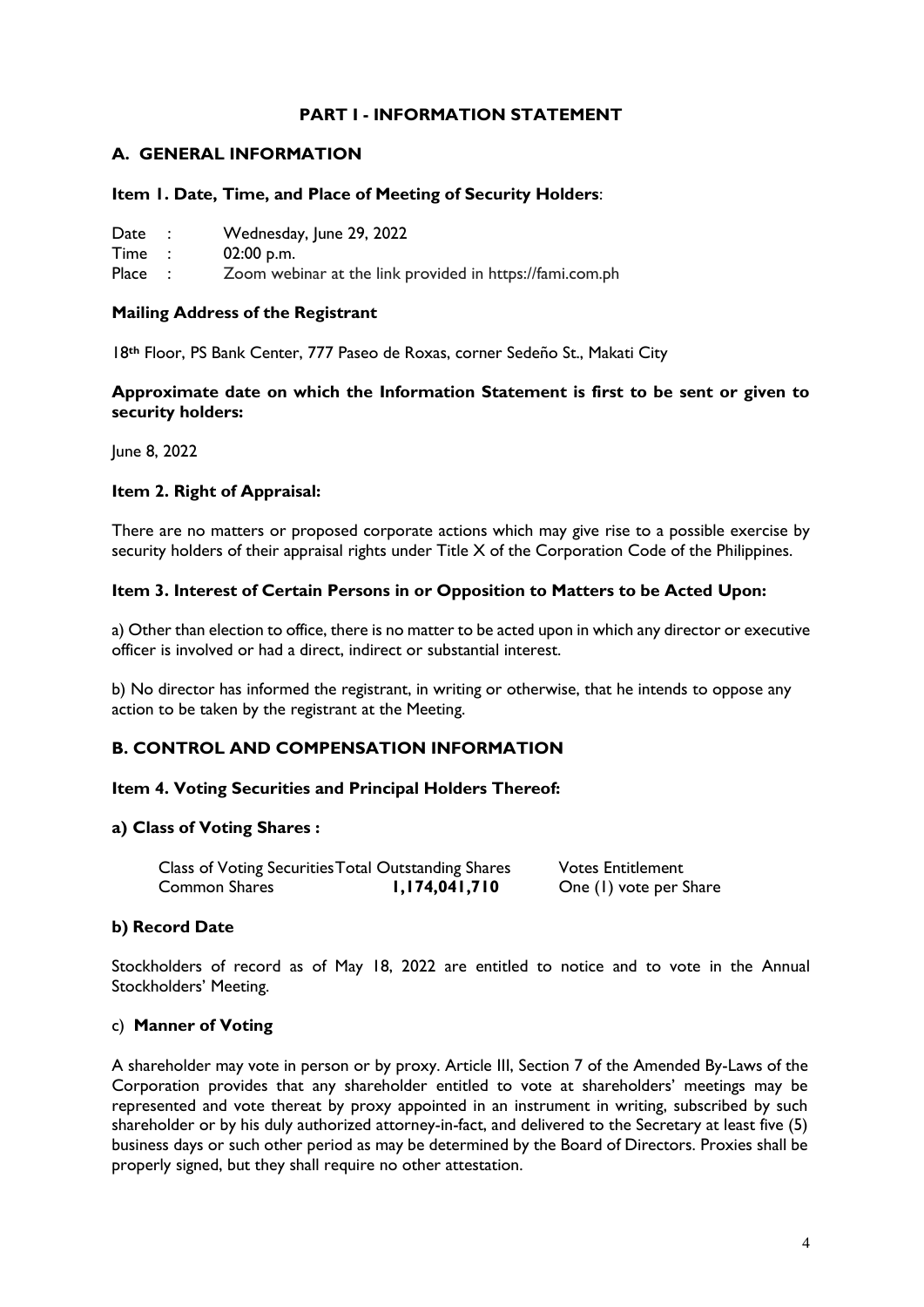In the election of Directors, shareholders shall be entitled to vote, in person or by proxy, the number of shares owned by him for as many persons as there are Directors to be elected and for whose election he has a right to vote, or to cumulate his votes by giving one candidate as many votes as the number of such Directors multiplied by the number of his shares shall equal, or by distributing such votes on the same principle among any number of candidates.

# **d) Security ownership of Certain Record and Beneficial Owners and Management:**

The following stockholder owns more than 5% of the common voting securities as of March 31, 2022:

| <b>Title</b><br><b>Class</b> | <b>Name and Address</b><br>of Owner                                                | Name of<br><b>Beneficial</b><br>Owner | <b>Citizenship</b> | No. of<br><b>Shares Held</b> | <b>Percent to</b><br>Outstanding<br><b>Shares</b> |
|------------------------------|------------------------------------------------------------------------------------|---------------------------------------|--------------------|------------------------------|---------------------------------------------------|
| Common<br><b>Shares</b>      | <b>Customer Account</b><br>No. 59395/                                              | Same                                  | Filipino           | 401,376,315.00               | 34.18%                                            |
|                              | Stockholder/Davao<br>City                                                          |                                       |                    |                              |                                                   |
| Common                       | <b>Customer Account</b>                                                            | Same                                  | Filipino           | 75,686,291.00                | 6.44%                                             |
| <b>Shares</b>                | No. 59900/2<br>Stockholder/ Cebu                                                   |                                       |                    |                              |                                                   |
|                              | City                                                                               |                                       |                    |                              |                                                   |
| Common<br>Shares             | <b>First Metro Asset</b><br>Management, Inc.<br>18F PS Bank Center,<br>Makati City | Same                                  | Filipino           | 71,676,637.00                | 6.10%                                             |

<sup>1-2/</sup> Account Numbers 59395 and 59900 are the respective owners and will vote over his/her shares. The registered owner(s) of the shares above has/have the right to appoint actual person or persons acting individually or jointly to direct the voting or disposition of the shares.

First Metro Asset Management, Inc. (FAMI), is the registered owner of the shares in the books of the Company. The Board of Directors of FAMI has the right to appoint actual person or persons acting individually or jointly to direct the voting or disposition of the shares held by the corporation. The person who will exercise the voting powers over the shares of FAMI is Ms. Karen Roa or any officers appointed by the Board.

# **Security Ownership of Directors/Management:**

Following are the securities owned by directors and officers of the Fund as of March 31, 2022:

| <b>Title of Class</b> | <b>Name of Beneficial</b><br><b>Owners</b> | Amount<br>and<br><b>Nature of</b><br>Ownership | <b>Citizenship</b> | <b>Percent to</b><br>Outstanding<br><b>Shares</b> |
|-----------------------|--------------------------------------------|------------------------------------------------|--------------------|---------------------------------------------------|
| Common shares         | Rhoda Ruth M. Pillerin                     |                                                | Filipino           | 0.00%                                             |
| Common shares         | Edwin B. Valeroso                          |                                                | Filipino           | 0.00%                                             |
| Common shares         | Perlita P. Dela Vega*                      |                                                | Filipino           | 0.00%                                             |
| Common shares         | Miguel D. Soledad*                         |                                                | Filipino           | 0.00%                                             |
| Common shares         | Federico L. Banez                          |                                                | Filipino           | 0.00%                                             |
| Common shares         | Gil C. Gilot                               |                                                | Filipino           | 0.00%                                             |
| Common shares         | Atty. Nimfa Pastrana                       |                                                | Filipino           | 0.00%                                             |
| Common shares         | Maricel Madrid                             |                                                | Filipino           | 0.00%                                             |
| Common shares         | Ionathan Tabac                             |                                                | Filipino           | 0.00%                                             |

\*Independent Director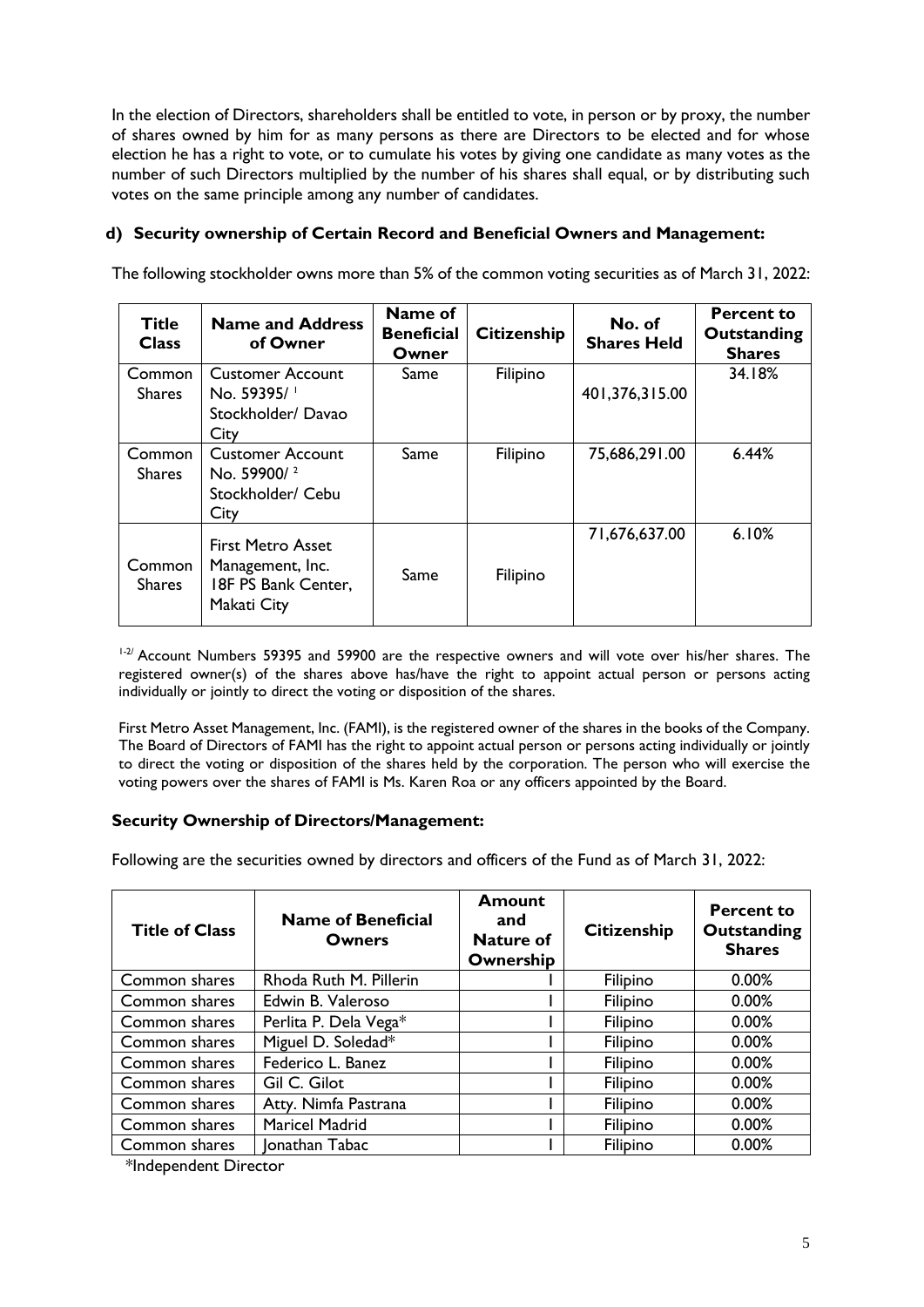The Corporation knows of no other person holding more than 5% of common shares under a voting trust or similar agreement.

There is no arrangement that may result in a change in control of the registrant.

No change of control in the Corporation has occurred since the beginning of its last fiscal year.

# **Item 5. Directors and Executive Officers**

Incumbent Directors (5) - All directors are elected for a term of one year and until their successor shall have been elected or qualified. Below is a list of SALBF's incumbent directors with their corresponding business affiliations and other qualifications.

All other officers shall be elected/appointed by the Board of Directors. Vacancies occurring among such officers however arising shall be filled by the Board.

The Board of Directors of the Fund as of May 18, 2022 are as follows:

### **The Board of Directors**

| <b>Name</b>                                      | <b>Experience</b>                                                                                                                                                                                                                                                                                                                                                                                                                                                                                                                                                                                                                                                                                                                                                                                                                                                              |
|--------------------------------------------------|--------------------------------------------------------------------------------------------------------------------------------------------------------------------------------------------------------------------------------------------------------------------------------------------------------------------------------------------------------------------------------------------------------------------------------------------------------------------------------------------------------------------------------------------------------------------------------------------------------------------------------------------------------------------------------------------------------------------------------------------------------------------------------------------------------------------------------------------------------------------------------|
| Eduardo R. Carreon<br>Chairman                   | Mr. Carreon, 71, Filipino, is a new nominee chairman with one year<br>term. He has been serving as a member of the Board of Director of<br>First Metro Philippine Equity Exchange Traded Fund, Inc. since June<br>2013. He is President and CEO of CVLF Consultancy and Outsourcing<br>Corporation since 2009. He served in various positions with Maybank<br>Philippines since 1999. He was Consultant (2008-2009), and prior,<br>Senior Vice President of the Enterprise Financial Services (2003-2008).<br>He served as Consultant for Capital Advisors for Private Enterprise<br>Expansion Inc. from 1998-1999. He was also Country Manager for<br>Dow Jones Philippines (1995-1998); General Manager, Philippine<br>Finance and Investment Company, Hong Kong (1979-1981); Assistant<br>Vice President, PCIBank - 1974-1979; and Pro Manager, Citibank from<br>1970-1973. |
|                                                  | Mr. Carreon graduated from the Ateneo de Manila University in 1969<br>with a Bachelor of Arts degree. He is also an MBA candidate from the<br>Ateneo Graduate School of Business.                                                                                                                                                                                                                                                                                                                                                                                                                                                                                                                                                                                                                                                                                              |
| Mr. Robert T. Yu<br>President                    | Mr. Robert T. Yu, 73 years old, Filipino, is a new nominee president<br>with one year term. Mr. Yu has been serving as a member of the Board<br>of Director of First Metro Consumer Fund, Inc. since June 2017. He<br>was formerly the Vice Chairman of First Metro Securities Brokerage<br>Corporation. He was also appointed as Director in 2011 after his stint<br>as the company's President in 2010. He concurrently serves as Adviser<br>to the Board of Charter Ping An Insurance Corporation and Executive<br>Director of PG Progress Marketing Corporation. He previously served<br>at the Senior Management level in various industrial corporations.<br>Robert Yu has a Bachelor's degree in Commerce from the University<br>of the East.                                                                                                                           |
| Dr. Bernardo M. Villegas<br>Independent Director | Dr. Bernardo M. Villegas, Ph.D., 81, Filipino, is a new nominee<br>independent director with one year term. He has been serving as a<br>member of the Board of Director of First Metro Philippine Equity<br>Exchange Traded Fund, Inc. since April 2013. He serves as the Senior<br>Vice President of the University of Asia and the Pacific. Dr. Villegas<br>serves as an Educational Consultant for the Parents for Education<br>Foundation Inc. ("PAREF"), and a columnist in the Manila Bulletin. Dr.                                                                                                                                                                                                                                                                                                                                                                      |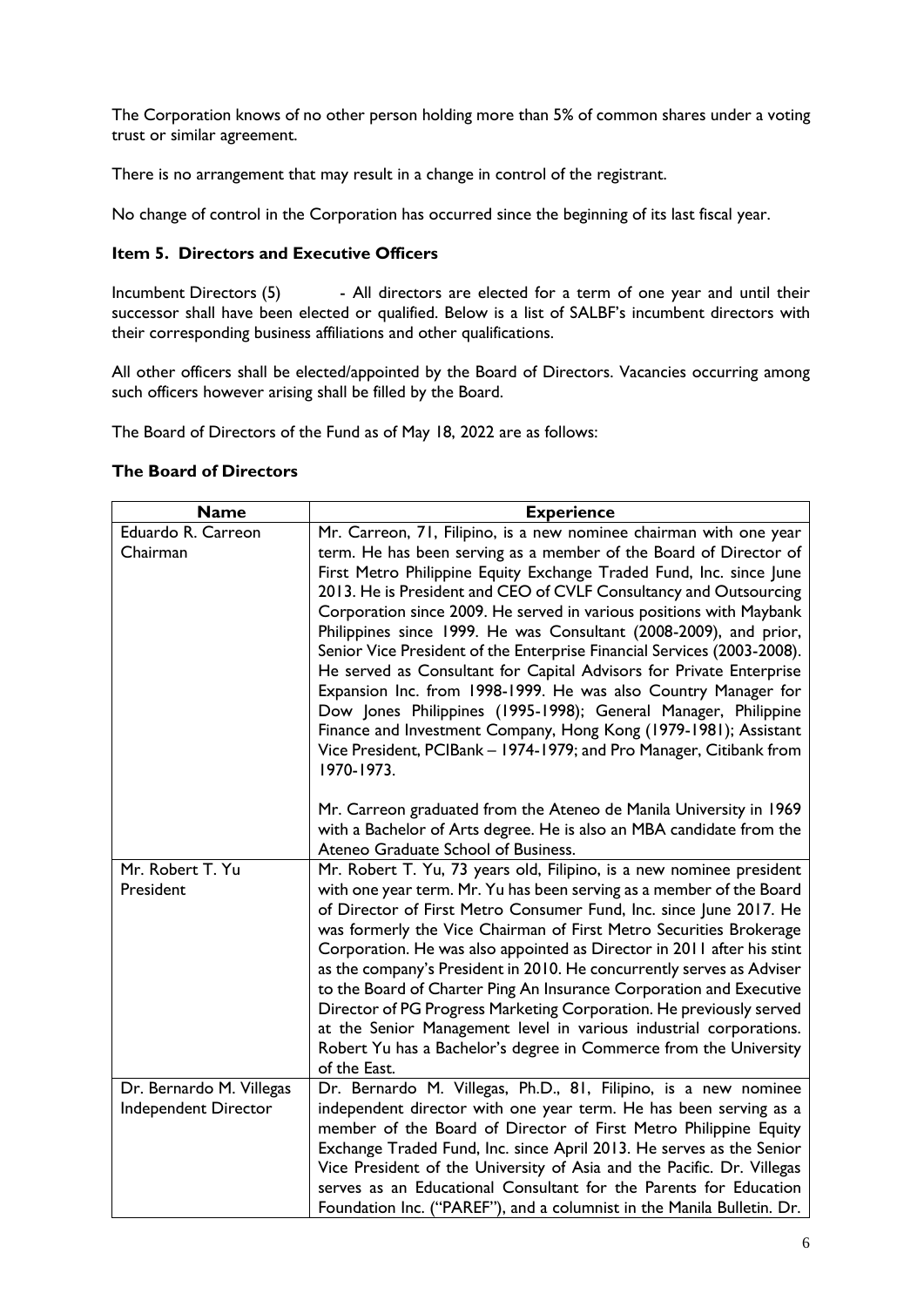|                                                  | Villegas also serves as the Dean of the School of Economics of the<br>University of Asia & the Pacific and as Consultant of Bank of Philippine<br>Islands, and Transnational Diversified Inc. He serves as Director of<br>Transnational Diversified Inc. from 2000 to present. He has been the<br>Chairman of Filipino Fund Inc. since June 2012. He serves as a Member<br>of Board of Trustees of The Insular Life Assurance Company, Ltd. and<br>South East Asia Advisory Board of Rolls Royce Group plc from 1995<br>to 2002. He serves as a Member of the Board of Directors of leading<br>firms in the food and beverage, sugar milling, pharmaceutical, electric<br>power, banking, information technology, construction, agribusiness,<br>trading, transportation and engineering industries. He began to serve<br>in the Board of AMC in 1999. He serves as Director of Filipino Fund<br>Inc. He was President of Philippine Economic Society. He served as<br>Project Director, Philippine Economic History under the National<br>Historical Commission; Member, Preparatory Commission for<br>Constitutional Reforms and Constitutional Commission; Consultant,<br>Productivity Development Center-National Economic Council and<br>Program Implementation Agency. He serves as the Chairman of<br>Center for Research and Communication. He is a Member of the<br>boards of several foundations such as Dualtech Foundation, Pilipinas<br>Shell Foundation and PHINMA Foundation. He is a Member of the<br>board of Trustees of the Makati Business Club. He is Professor of the<br>University of Asia and the Pacific, Manila, Philippines, and a Visiting<br>Professor in Economics, IESE Business School, Barcelona, Spain. His<br>special fields of study are developments economics, social economics,<br>business economics and strategic management. He is a Certified Public<br>Accountant, having been one of the CPA board topnotchers in 1958. |
|--------------------------------------------------|----------------------------------------------------------------------------------------------------------------------------------------------------------------------------------------------------------------------------------------------------------------------------------------------------------------------------------------------------------------------------------------------------------------------------------------------------------------------------------------------------------------------------------------------------------------------------------------------------------------------------------------------------------------------------------------------------------------------------------------------------------------------------------------------------------------------------------------------------------------------------------------------------------------------------------------------------------------------------------------------------------------------------------------------------------------------------------------------------------------------------------------------------------------------------------------------------------------------------------------------------------------------------------------------------------------------------------------------------------------------------------------------------------------------------------------------------------------------------------------------------------------------------------------------------------------------------------------------------------------------------------------------------------------------------------------------------------------------------------------------------------------------------------------------------------------------------------------------------------------------------------------------------------------------------------------------------------------------|
|                                                  | He is the Consultant on Strategic Planning and Management.<br>He also served as Chairman of Filipino Fund Inc. until February 2007,<br>Co-Chairman until November 30, 2007 and served as its President. He<br>served as Chairman, Department of Economics-De La Salle University<br>Manila and Director, Economic Research Bureau and Graduate School<br>of Business-De La Salle University Manila. He has been an Independent<br>Director of Benguet Corp. since June 25, 1998. He has been a Director<br>of Alaska Milk Corp. since August 2008. He served as Director of Bank<br>of Philippine Islands from 1980 to 2000. He served as a Director of the<br>Filipino Fund Inc., from June 1995 to November 30, 2007. He served<br>as a Non-Executive Independent Director of Uniwide Holdings Inc.,<br>since September 11, 1994. He served as an Independent Director of<br>Alaska Milk Corp. from 1999 to 2006.<br>Dr. Villegas holds a Ph.D. in Economics and M.A. in Economics from                                                                                                                                                                                                                                                                                                                                                                                                                                                                                                                                                                                                                                                                                                                                                                                                                                                                                                                                                                            |
|                                                  | the Harvard University. He obtained his Bachelor's degrees in<br>Commerce and the Humanities (both Summa Cum Laude) from De La<br>Salle University.                                                                                                                                                                                                                                                                                                                                                                                                                                                                                                                                                                                                                                                                                                                                                                                                                                                                                                                                                                                                                                                                                                                                                                                                                                                                                                                                                                                                                                                                                                                                                                                                                                                                                                                                                                                                                  |
| Atty. Abelardo V. Cortez<br>Independent Director | Dr. Villegas is one of the three Independent Directors of the Company.<br>Atty. Cortez, 74, Filipino, is a new nominee independent director with<br>one year term. He has been serving as a member of the Board of<br>Director of First Metro Philippine Equity Exchange Traded Fund, Inc.<br>since May 2014. He has over 25 years of banking experience in the<br>local and international banking industry, concentrating on treasury,<br>trust and private banking side of the business. Over this period, he held<br>the following posts: Money Market Head- Rizal Banking Corporation<br>(1978 to 1980); Vice President-Treasury Operations, Bank of the                                                                                                                                                                                                                                                                                                                                                                                                                                                                                                                                                                                                                                                                                                                                                                                                                                                                                                                                                                                                                                                                                                                                                                                                                                                                                                         |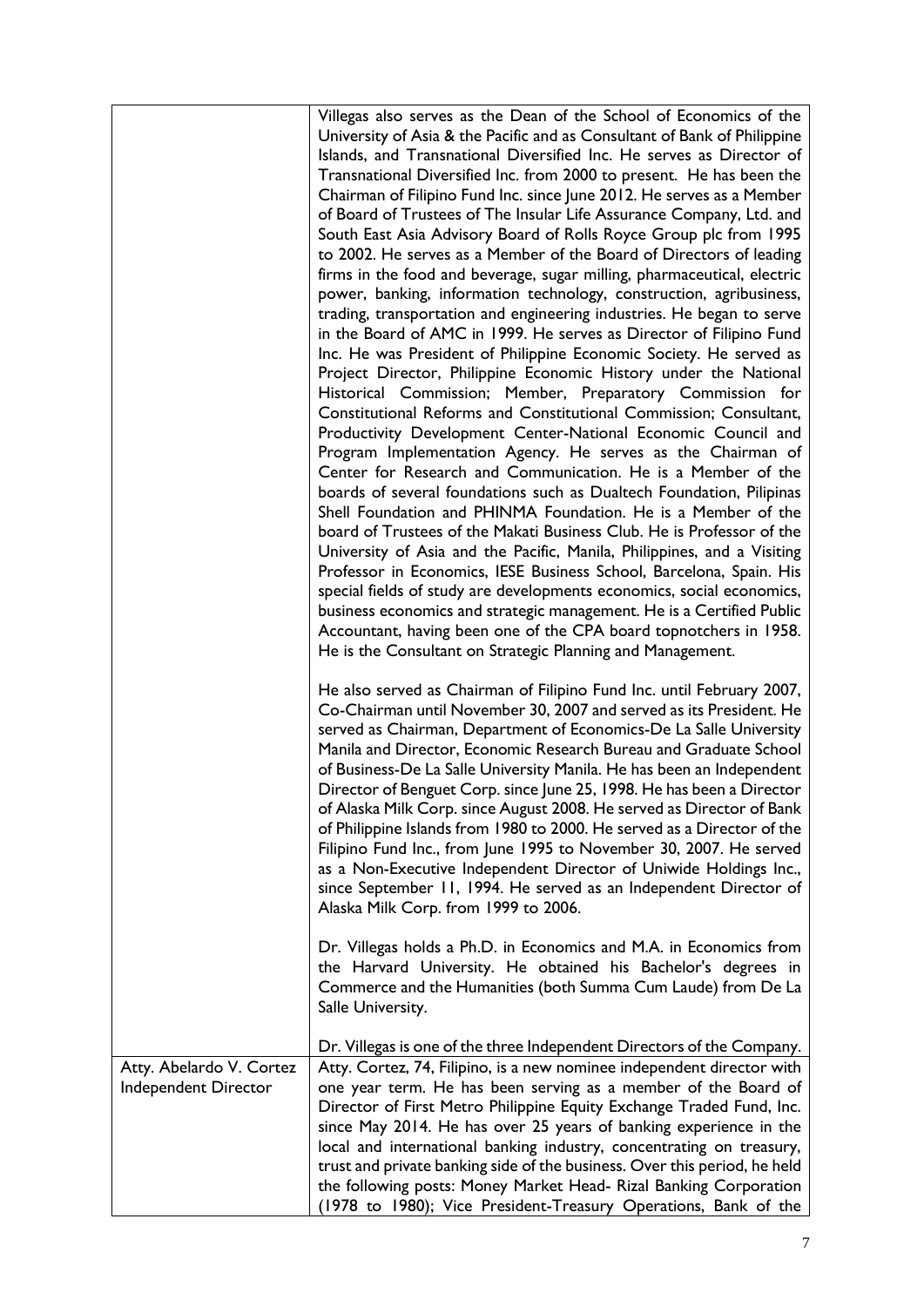|                                                 | Philippine Island (1980 to 1986); Managing Director and CEO, BPI<br>International Finance Ltd. (Hongkong) from 1987 to 1995; Vice<br>President, Head/Private Banking Group- Bank of the Philippine Island<br>(1995 to 1996); Director for Trust and Investments, ATR KimEng<br>Capital Partners, Inc. (1996 to 2011). He was FINEX President in 2007<br>and Co-Chairman of the country's Capital Market Development<br>Council in 2008. He was a former director/trustee of FINEX<br>Foundation. He was a former director of First Metro Asset<br>Management Inc.<br>Presently, he sits as Independent Director of PBC Capital Investment                                                                                                                                                                                                                                                                                                                                                                                                                                                                                                                                                                                                                                                                                                                                                                                                                                                                                                                                                                                                                                                                                                                                                                                                                                                                                                                                                                                                                                                                                                                                                                                                                                                                                            |
|-------------------------------------------------|--------------------------------------------------------------------------------------------------------------------------------------------------------------------------------------------------------------------------------------------------------------------------------------------------------------------------------------------------------------------------------------------------------------------------------------------------------------------------------------------------------------------------------------------------------------------------------------------------------------------------------------------------------------------------------------------------------------------------------------------------------------------------------------------------------------------------------------------------------------------------------------------------------------------------------------------------------------------------------------------------------------------------------------------------------------------------------------------------------------------------------------------------------------------------------------------------------------------------------------------------------------------------------------------------------------------------------------------------------------------------------------------------------------------------------------------------------------------------------------------------------------------------------------------------------------------------------------------------------------------------------------------------------------------------------------------------------------------------------------------------------------------------------------------------------------------------------------------------------------------------------------------------------------------------------------------------------------------------------------------------------------------------------------------------------------------------------------------------------------------------------------------------------------------------------------------------------------------------------------------------------------------------------------------------------------------------------------|
|                                                 | Corporation (since 2012) and First Metro Philippine Equity Exchange<br>Traded Fund, Inc. (since May 2014).<br>In 2008, San Beda College Alumni Association voted him most<br>Distinguished Bedan Award in the field of banking and finance.                                                                                                                                                                                                                                                                                                                                                                                                                                                                                                                                                                                                                                                                                                                                                                                                                                                                                                                                                                                                                                                                                                                                                                                                                                                                                                                                                                                                                                                                                                                                                                                                                                                                                                                                                                                                                                                                                                                                                                                                                                                                                          |
|                                                 | Atty. Cortez earned his Bachelor of Laws degree from San Beda<br>College of Law. He completed his collegiate studies at San Beda<br>College, earning a Bachelor of Arts degree, Cum Laude.                                                                                                                                                                                                                                                                                                                                                                                                                                                                                                                                                                                                                                                                                                                                                                                                                                                                                                                                                                                                                                                                                                                                                                                                                                                                                                                                                                                                                                                                                                                                                                                                                                                                                                                                                                                                                                                                                                                                                                                                                                                                                                                                           |
|                                                 | Atty. Cortez writes a monthly business column in the prestigious<br>leading business daily, the Businessworld.                                                                                                                                                                                                                                                                                                                                                                                                                                                                                                                                                                                                                                                                                                                                                                                                                                                                                                                                                                                                                                                                                                                                                                                                                                                                                                                                                                                                                                                                                                                                                                                                                                                                                                                                                                                                                                                                                                                                                                                                                                                                                                                                                                                                                       |
| Fr. Roderick C. Salazar<br>Independent Director | Fr. Roderick C. Salazar, 75, Filipino, is a new nominee independent<br>director with one year term. He is an Independent Director of First<br>Metro Save and Learn Dollar Bond Fund, Inc., First Metro Save and<br>Learn Money Market Fund, Inc., First Metro Asia Focus Equity Fund,<br>Inc., and First Metro Save and Learn Philippine Index Fund, Inc.<br>For more than 15 years, until June 2014, he was Chair of the Board of<br>Trustees of St. Jude Catholic School in Manila. In 2017, he was elected<br>back to the same SJCS Board and served till 2020. He was the Chair<br>of the Board of Trustees of St. Scholastica's College, Westgrove. He<br>continues to be the Chair of the Board of Trustees of St. Agnes<br>Academy in Legazpi City. He is a past member of the Board of<br>Trustees of St. Paul University in Dumaguete City. He is the Chair of<br>the Board of Trustees of Center for Educational Measurement (CEM).<br>He was the Regional Secretary for Asia and the Vice-president for Asia<br>of the Office Internationale de l'Enseignement Catholique (OIEC)<br>[International Office of Catholic Education] after serving as its<br>President in 2011-2015. He also served as the Executive Secretary of<br>the Office of Education and Faith Formation of the Federation of Asian<br>Bishops Conferences (FABC-OEFF). Most of his priestly ministry he<br>spent at the University of San Carlos in Cebu City. From 1975 until<br>2009, at USC he served in various administrative positions including<br>Vice President for Administration, Vice President for Academic Affairs,<br>Presidential Assistant for External and Alumni Affairs, and President<br>for four 3-year terms: 1987-1990; 1990-1993) (2004-2007) (2007-<br>$2010$ ).<br>On August 14, 2010, in the Archdiocese of Cebu, he received the Papal<br>Award Croce Pro Ecclesia et Pontifice for his years of service to<br>Catholic Education. His congregation appointed him Director of SVD<br>Mission Philippines, Inc, in 2014-2017. Catholic Educational Association<br>of the Philippines (CEAP), the unified group of all Catholic schools in<br>the country, he served as its President for 16 years. In September<br>2020, for his service to Catholic Education, CEAP awarded him the<br>Pro <i>\Deo</i> et Patria Award. |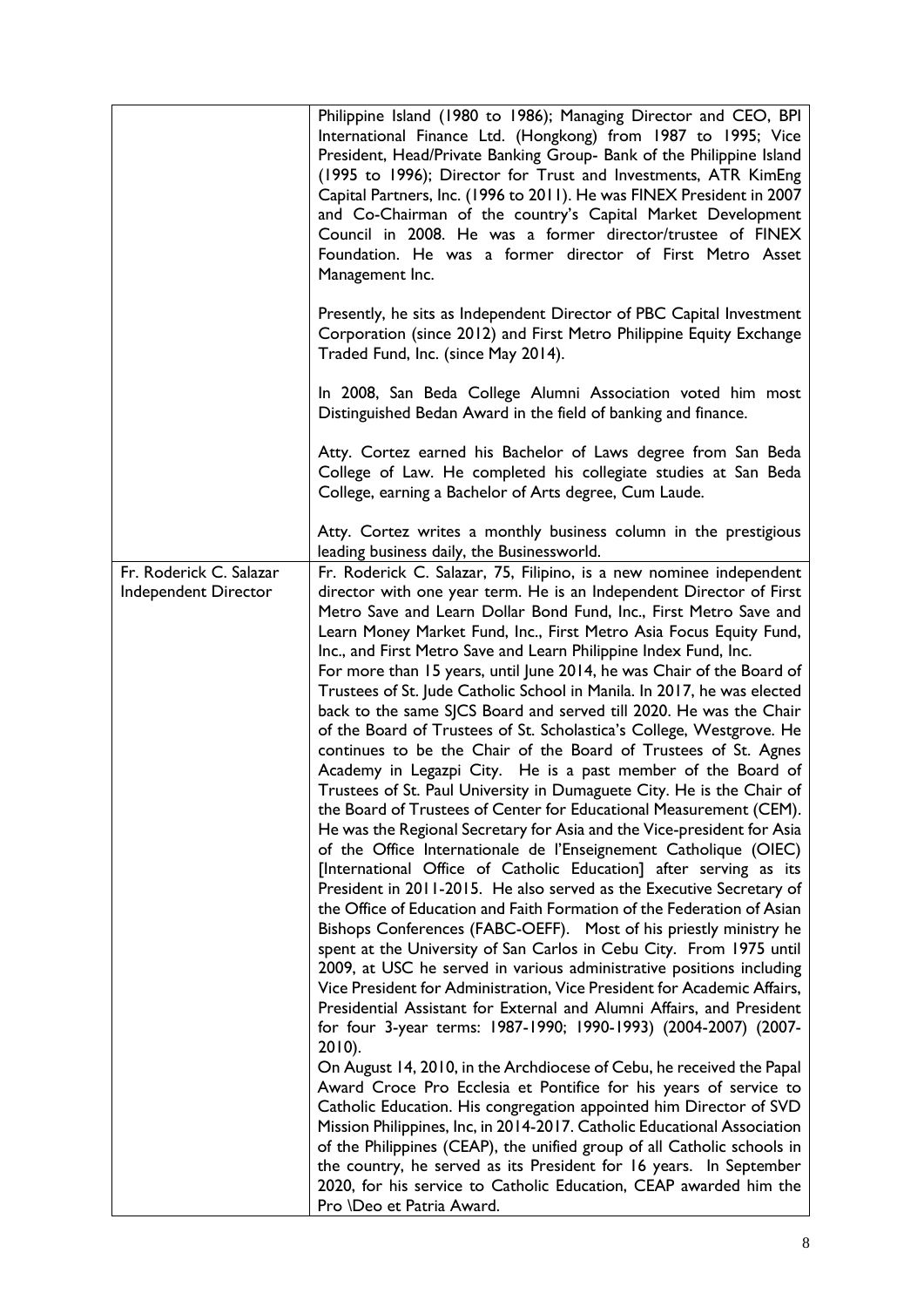The three (3) independent directors, namely, Dr. Bernardo M. Villegas, Atty. Aberlardo V. Cortez and Fr. Roderick C. Salazar, Jr., have always possessed the qualifications and none of the disqualifications of an independent director.

| <b>Name</b>                | <b>Experience</b>                                                                                                                            |
|----------------------------|----------------------------------------------------------------------------------------------------------------------------------------------|
| Ms. Maricel L. Madrid      | Ms. Maricel L. Madrid, 43 years old, Filipino. She is a Senior Vice                                                                          |
| <b>Treasurer</b>           | President of First Metro Investment Corporation and currently heads<br>the company's Controllership Group. She also holds presidency and     |
|                            | directorship with SBC Properties, Inc., Prima Ventures Development                                                                           |
|                            | Corporation and FMIC Equities, Inc. Ms. Madrid also serves as the                                                                            |
|                            | Treasurer of- First Metro Securities Brokerage Corporation, First                                                                            |
|                            | Metro Asset Management, Inc., First Metro Save Learn Equity Fund,                                                                            |
|                            | Inc., First Metro Save and Learn Balanced Fund, Inc., First Metro Save                                                                       |
|                            | and Learn Fixed Income Fund, Inc., First Metro Save Learn Dollar<br>Bond Fund, Inc., First Metro Asia Focus Equity Fund, Inc., First Metro   |
|                            | Save and Learn Money Market Fund, Inc., First Metro Save and Learn                                                                           |
|                            | FOCCUS Dynamic Fund, Inc., First Metro Philippine Equity Exchange                                                                            |
|                            | Traded Fund, Inc., First Metro Consumer Funds on MSCI Philippines                                                                            |
|                            | IMI, Inc. and First Metro Save & Learn Philippine Index Fund, Inc.                                                                           |
|                            | She has more than 20 years of solid experience in the banking<br>industry in the areas of audit, risk management, controllership and         |
|                            | finance. She was the Controller during her six years stint with a local<br>bank and served as a director and a member of the audit committee |
|                            | for one of the subsidiaries of the said banking group. She started her                                                                       |
|                            | career as an external auditor with one of the top auditing firms in the<br>country.                                                          |
|                            | Ms. Madrid is a Certified Public Accountant and graduated cum laude                                                                          |
|                            | with a degree of Bachelor of Science in Accountancy from the<br>University of Santo Tomas.                                                   |
| Atty. Nimfa B. Pastrana    | Atty. Nimfa B. Pastrana, 60 years old, Filipino. She is First Vice                                                                           |
| <b>Corporate Secretary</b> | President and Asst. Corporate Secretary of First Metro Investment                                                                            |
|                            | Corporation. She is also the Corporate Secretary of First Metro Save<br>and Learn Balanced Fund, Inc., First Metro Save & Learn Fixed-Income |
|                            | Fund, Inc., First Metro Save and Learn Equity Fund, Inc. (from May                                                                           |
|                            | 2005 to present), First Metro Save and Learn Dollar Bond Fund, Inc.                                                                          |
|                            | (from 2008 to present), First Metro Asia Focus Equity Fund, Inc.                                                                             |
|                            | (from 2010 to present), First Metro Consumer Fund, Inc., First Metro<br>Save and Learn Money Market Fund, Inc., First Metro Save and Learn   |
|                            | SALFOCCUS Dynamic Fund, Inc., First Metro Securities Brokerage                                                                               |
|                            | Corporation, First Metro Asset Management, Inc., PBC Capital                                                                                 |
|                            | Investment Corporation, Prima Ventures Development Corporation,                                                                              |
|                            | Resiliency (SPC), Inc., SBC Properties, Inc., FMIC Equities, Inc., and<br>First Metro Insurance Brokers, Corp.                               |
|                            | She graduated from the University of the Philippines with a degree                                                                           |
|                            | A.B. Philosophy and from San Beda College with a Bachelor of Laws<br>degree.                                                                 |
|                            | She joined First Metro Investment Corporation in February 2002.                                                                              |

# **Executive Officers**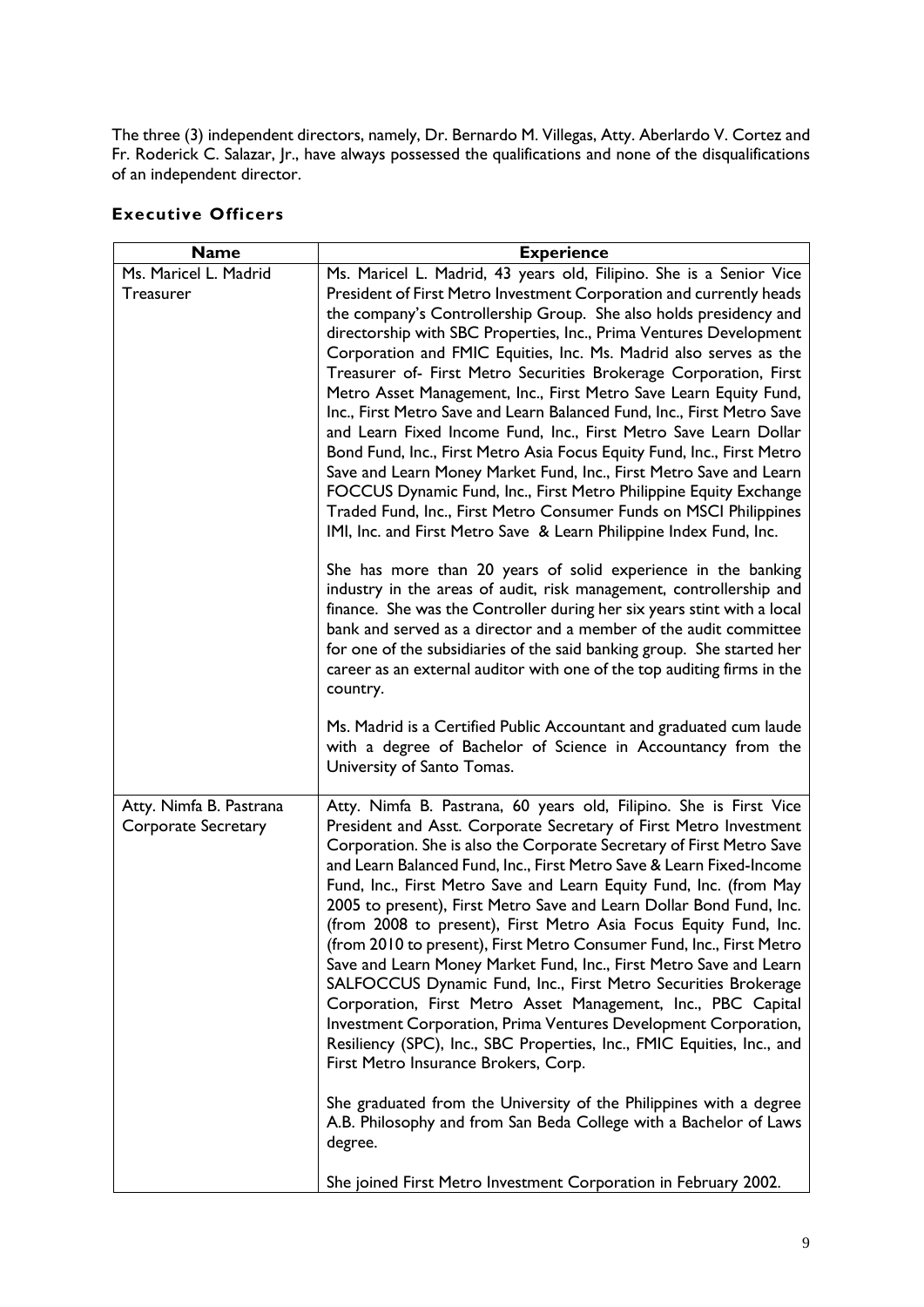| Mr. Jonathan T. Tabac | Mr. Jonathan T. Tabac, 65, Filipino. Term of office is one year and has |
|-----------------------|-------------------------------------------------------------------------|
| Compliance Officer    | served as such from June 2018. He is also the Compliance Officer of     |
|                       | First Metro Securities Brokerage Corporation, First Metro Save &        |
|                       | Learn Fixed-Income Fund, Inc., First Metro Save and Learn Equity        |
|                       | Fund, Inc., First Metro Save and Learn Balanced Fund, Inc., First Metro |
|                       | Save and Learn Dollar Bond Fund, Inc., First Metro Asia Focus Equity    |
|                       | Fund, Inc., First Metro Philippine Equity Exchange Traded Fund, Inc.,   |
|                       | and First Metro Asset Management, Inc. (from May 2005 to present)       |
|                       | and First Metro Save and Learn Philippine Index Fund, Inc., First       |
|                       | Metro Save and Learn Money Market Fund, Inc. and First Metro Save       |
|                       | and Learn FOCCUS Dynamic Fund, Inc He served as AVP &                   |
|                       | Compliance Officer of Citystate Savings Bank (2002-2003), Vice          |
|                       | President of Maybank Philippines (formerly PNB Republic Planters        |
|                       | Bank)-1997-2001 and Chairman of the Board of RPB Provident Fund,        |
|                       | Unc, (1997-2001). Mr. Tabac finished BSC-Accounting from                |
|                       | University of Baguio. He is a Certified Public Accountant.              |
|                       |                                                                         |

## **Significant Employees**

No person who is not an executive officer is expected by the Corporation to make significant contribution to its business.

#### **Nominee Directors**

The following are expected to be nominated as members of the Board of Directors during annual Stockholders Meeting on July 7, 2022:

Mr. Eduardo R. Carreon Mr. Robert T. Yu Dr. Bernardo M. Villegas\* Atty. Abelardo V. Cortez\* Fr. Roderick C. Salazar, Jr.\* \*Independent Directors

#### **Independent Directors**

In accordance with Rule 38(8)(F)(v) of the Securities Regulations Code (SRC) Implementing Rules and Regulations, First Metro Save and Learn Balanced Fund, Inc. has formulated its rules relative to the election of independent directors, as follows:

The Nomination Committee shall have at least three (3) members, one of whom is an independent director, and it shall promulgate the guidelines and criteria to govern the conduct of the nomination. The nomination of independent director/s shall be conducted by the Committee prior to a stockholder's meeting. All recommendations shall be signed by the nominating stockholders together with the acceptance and conformity by the would-be nominees.

After the nomination, the Committee shall prepare a Final List of Candidates which shall contain all the information about all the nominees for independent directors, as required under SRC Rule 38. Only nominees whose names appear on the Final List of Candidates shall be eligible for election as Independent Director/s. No other nomination shall be entertained after the Final List of Candidates shall have been prepared and no further nomination shall be entertained or allowed on the floor during the stockholders'/membership meeting.

Dr. Bernardo M. Villegas, Atty. Aberlardo V. Cortez and Fr. Roderick C. Salazar, Jr. are nominees for independent directors of First Metro Save and Learn FOCCUS Dynamic Fund, Inc. and they were recommended to the Nominations Committee for election of independent directors by *Rey Alba*, stockholder, in accordance with the foregoing rules. *Rey Alba* has no relations with any nominees.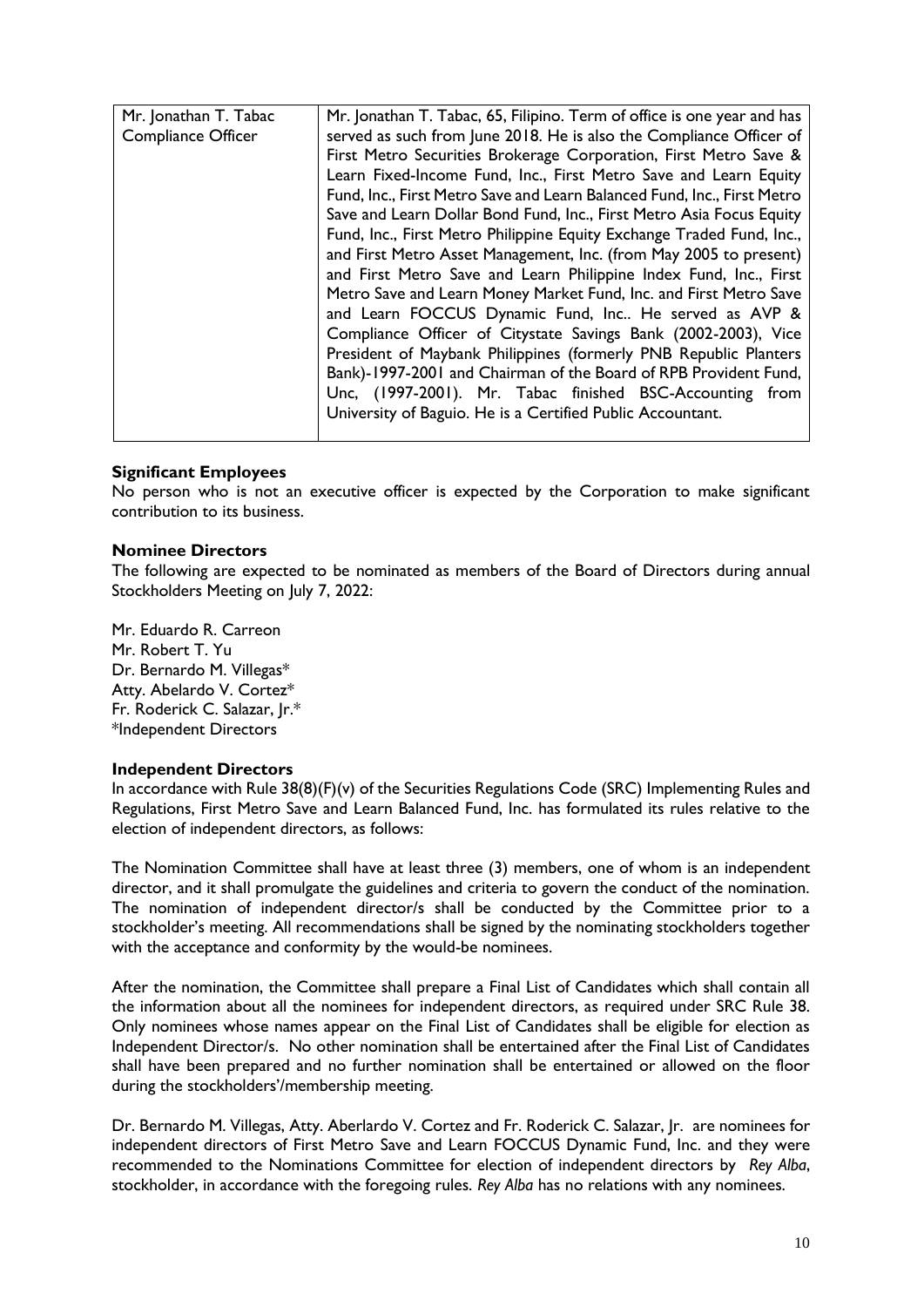*Dr. Villegas*, serves as the Senior Vice President of the University of Asia and the Pacific. Dr. Villegas serves as an Educational Consultant for the Parents for Education Foundation Inc. ("PAREF"), and a columnist in the Manila Bulletin. Dr. Villegas also serves as the Dean of the School of Economics of the University of Asia & the Pacific and as Consultant of Bank of Philippine Islands, and Transnational Diversified Inc. He serves as Director of Transnational Diversified Inc. from 2000 to present. He has been the Chairman of Filipino Fund Inc. since June 2012; Independent Director for Alaska Milk Corp. He also serves as a Member of Board of Trustees of The Insular Life Assurance Company, Ltd. and South East Asia Advisory Board of Rolls Royce Group plc from 1995 to 2002. He serves as a Member of the Board of Directors of leading firms in the food and beverage, sugar milling, pharmaceutical, electric power, banking, information technology, construction, agribusiness, trading, transportation and engineering industries. He began to serve in the Board of AMC in 1999. He serves as Director of Filipino Fund Inc. He was President of Philippine Economic Society. He served as Project Director, Philippine Economic History under the National Historical Commission; Member, Preparatory Commission for Constitutional Reforms and Constitutional Commission; Consultant, Productivity Development Center-National Economic Council and Program Implementation Agency. He serves as the Chairman of Center for Research and Communication. He is a Member of the boards of several foundations such as Dualtech Foundation, Pilipinas Shell Foundation and PHINMA Foundation. He is a Member of the board of Trustees of the Makati Business Club. He is Professor of the University of Asia and the Pacific, Manila, Philippines, and a Visiting Professor in Economics, IESE Business School, Barcelona, Spain. His special fields of study are developments economics, social economics, business economics and strategic management. He is a Certified Public Accountant, having been one of the CPA board topnotchers in 1958. He is the Consultant on Strategic Planning and Management.

Dr. Villegas served as Chairman of Filipino Fund Inc. until February 2007, Co-Chairman until November 30, 2007 and served as its President. He served as Chairman, Department of Economics-De La Salle University Manila and Director, Economic Research Bureau and Graduate School of Business-De La Salle University Manila. He has been an Independent Director of Benguet Corp. since June 25, 1998. He served as Director of Bank of Philippine Islands from 1980 to 2000. He served as a Director of the Filipino Fund Inc., from June 1995 to November 30, 2007.

*Atty. Cortez* held the following posts: Money Market Head- Rizal Banking Corporation (1978 to 1980); Vice President-Treasury Operations, Bank of the Philippine Island (1980 to 1986); Managing Director and CEO, BPI International Finance Ltd. (Hongkong) from 1987 to 1995; Vice President, Head/Private Banking Group- Bank of the Philippine Island (1995 to 1996); Director for Trust and Investments, ATR KimEng Capital Partners, Inc. (1996 to 2011). He was FINEX President in 2007 and Co-Chairman of the country's Capital Market Development Council in 2008. He is at present director/trustee of FINEX Foundation.

Atty. Cortez served as Independent Director for First Metro Asset Management Inc. (2013 to 2015)

Presently, he sits as Independent Director for First Metro Investment Corporation and PBC Capital Investment Corporation (since 2012).

Atty. Cortez writes a monthly business column in the prestigious leading business daily, the Businessworld.

*Fr. Salazar, Jr.,* is an independent director of Cebu Holdings Inc. (CHI) since 2005. For more than 15 years, until June 2014, he was Chair of the Board of Trustees of St. Jude Catholic School in Manila. He is currently the Chair of the Board of Trustees of St. Scholastica's College, Westgrove; and St. Agnes Academy in Legazpi City. He is a member of the Board of Trustees of St. Paul University in Dumaguete City and Center for Educational Measurement (CEM). He is the Regional Secretary for Asia, and the President of the Office Internationale de l'Enseignement Catholique (OIEC), while concurrently serving as the Executive Secretary of the Office of Education and Faith Formation of the Federation of Asian Bishops Conferences (FABC-OEFF). He worked in various and administrative positions at the University of San Carlos for 34 years (1975-2009) since his ordination to the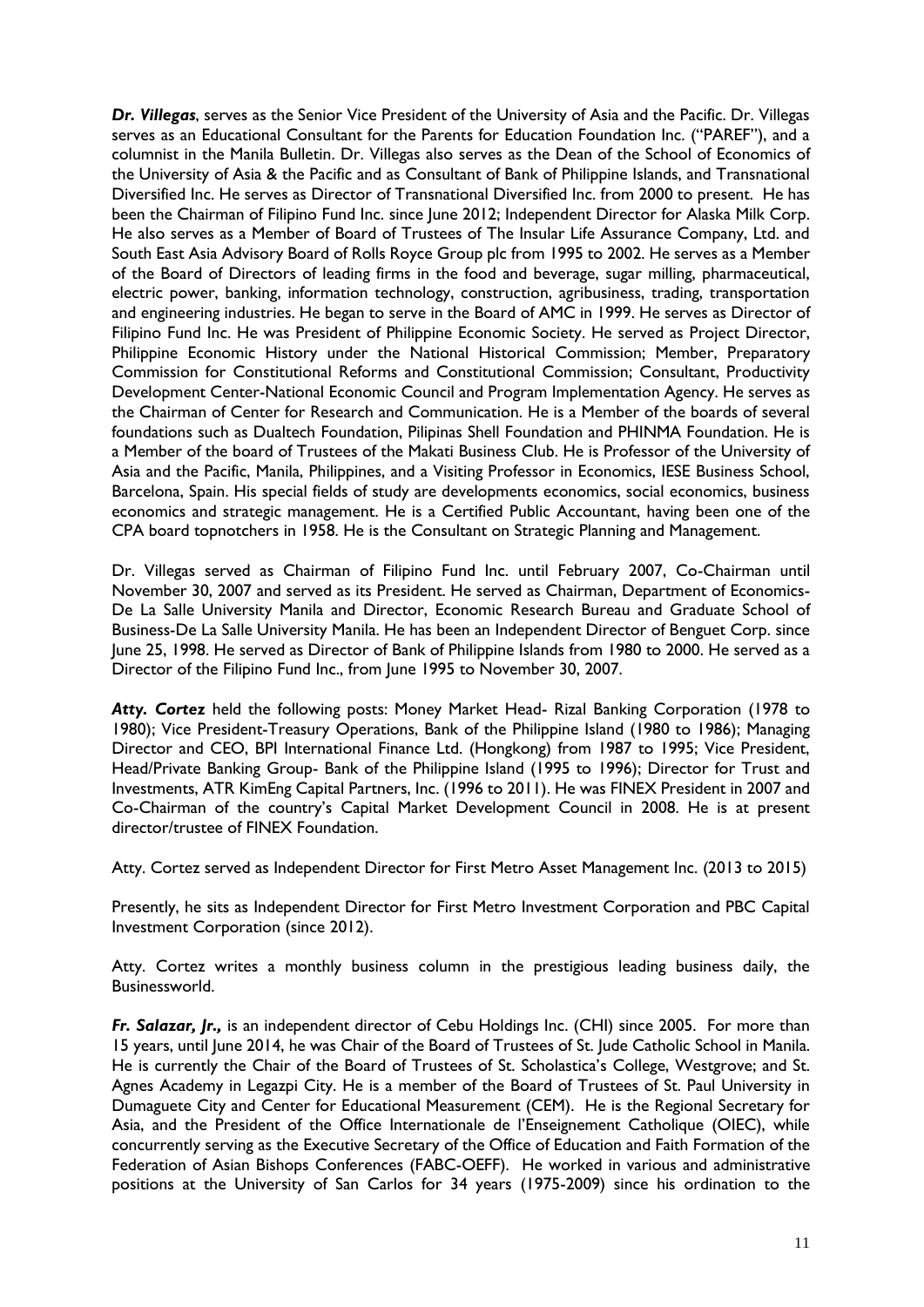priesthood on June 21, 1974. He was USC president for twelve years (four 3-year terms: 1987-1990; 1990-1993; 2002-2005; 2005-2008).

The current members of the Nomination Committee are, Bro. Manuel V. De Leon, FMS, Ms. Rhodora Angela F. Ferrer and Mr. Eduardo S. Mendiola. Bro. De Leon is the Chairman of the Committee.

# **Legal Proceedings**

The Registrant has no material pending legal proceedings to which it is a party. None of the Board of Directors is:

- 1. Involved in any legal proceeding the past five (5) years that are material to an evaluation of the ability or integrity of any director, any nominee for election as director, executive officer, underwriter, or control person of the Registrant;
- 2. Involved in any bankruptcy petition filed by or against any business of which such person was a general partner or executive officer either at the time of the bankruptcy or within two (2) years prior to that time;
- 3. Involved in or convicted by final judgment in any criminal proceeding, domestic or foreign, or subject to a pending criminal proceeding, foreign or domestic, excluding traffic violations and other minor offenses;
- 4. Subject to any order, judgment, or decree not subsequently reversed, suspended or vacated, of any court of competent jurisdiction, domestic or foreign, permanently or temporarily enjoining, barring, suspending, or otherwise limiting his involvement in any type of business, securities, commodities or banking activities; and
- 5. Found by a domestic or foreign court of competent jurisdiction (in a civil action), the SEC or comparable foreign body, or a domestic or foreign exchange or organized trading market or selfregulatory organization, to have violated a securities or commodities law or regulation and the said judgment has not been reversed, suspended or vacated.

### **Family Relationships**

There are no family relationships up to the fourth civil degree either by consanguinity or affinity among the directors and officers listed above.

### **Relationships and Related Transactions**

There has been no material transaction during the year nor is there any material transaction currently proposed to which the Fund was, or is a party, or in which any director or executive officer of the Fund, any nominee for election, any owner of more than five (5%) percent of the Fund's voting shares, or any member of the immediate family of any such director or officer, had or is to have a direct or indirect material interest.

### **Item 6. Compensation of Executive Officers and Directors**

|                           | <b>Per Diem</b>     |             |          |                 |
|---------------------------|---------------------|-------------|----------|-----------------|
|                           | 2022<br>(Estimated) | <b>2021</b> | 2020     | 2019            |
| <b>Directors</b>          | ₽250,000            | ₽180,000    | P233,268 | <b>₽205,000</b> |
| <b>Executive Officers</b> | 77,500              | 28,800      | 76,239   | 76,000          |
| Aggregate Annual Per Diem | ₽327,500            | ₽208,800    | ₽309,507 | ₽272,000        |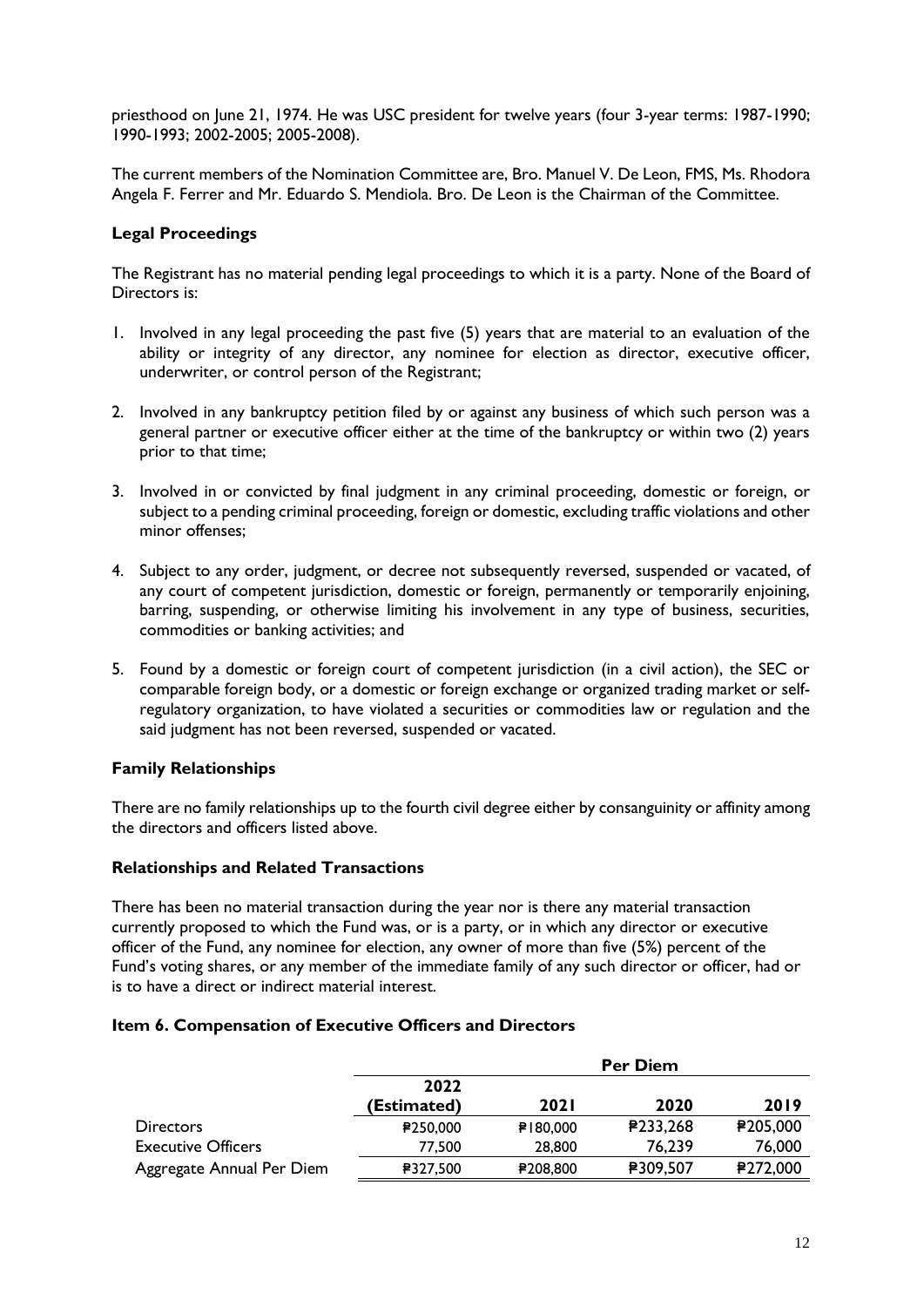Per diem of Directors, Corporate Secretary and Officers of the Fund amounting to P10,000.00, P3,000.00, P2,500.00, respectively, are given during their Annual Stockholders' and regular board meetings.

There are no compensatory plans or arrangement with respect to any of its executive officers that can result to the resignation, retirement or any other termination of such executive officer's employment with the Fund, neither from a change in control of the registrant or a change in the named executive officer's responsibilities.

# **Item 7. Independent Public Accountants:**

SGV & Co. is the external auditor of First Metro Save and Learn FOCCUS Dynamic Fund Inc.. Representatives of SGV & Co. are expected to be present at the stockholders meeting on June 29, 2022. They will have the opportunity to make a statement if they desire to do so and they are expected to be available to respond to appropriate questions.

For the year 2022, SALFOCCUS will still be engaging the services of SGV.

In compliance with SRC Rule 68, par. 3 (b)(ix), the signing partner of the auditing firm is rotated every after five (5) years of engagement. Redgienald G. Radam, signed the independent auditors' starting the year 2021 while Janet A. Paraiso, signed the independent auditors' for the years 2020 and 2019. The reports of auditors on the financial statements of the company for the years ended December 31, 2021, 2020 and 2019 contained unqualified opinions.

There are no disagreements with the auditors on any matter of accounting principles or practices, financial statement disclosures, auditing scope or procedures, which disagreements, if not resolved to their satisfaction, would have caused the auditors to make reference thereto in their respective reports on the financial statements for such years.

The aggregate fees paid for the professional services rendered by SGV & Company for the audit of our Financial Statements are  $P63.510$  and  $P55.440$  for the years 2021, 2020 and 2019 (same with 2020). SGV & Co. conducted the audit in accordance with auditing standards generally accepted in the Philippines to obtain reasonable assurance about whether the financial statements are free of material misstatements. Their audit also includes assessing the accounting principles used and significant estimates made by the management, as well as evaluating the overall financial statement presentation.

There are no tax fees paid for the last 5 years for professional services rendered by SGV & Co. for tax accounting compliance, advice, planning and any other form of tax service.

There are no other fees paid for the last 5 years for products and services provided by SGV & Co. other than the services mentioned above.

SALFOCCUS's Audit Committee is chaired by Ms. Bernadette Nepomuceno with Ms. Rhodora Ferrer and Dr. Victor Abola as members.

# **C. ISSUANCE AND EXCHANGE OF SECURITIES**

### **Item 11. Authorization or Issuance of Securities Otherwise than for Exchange**

The Board of Directors during its meeting on March 31, 2022 approved the increase of authorized capital stock from Four Million (Php4,000,000.00) consisting of 400,000,000 shares to Pesos: Five Billion Pesos (₱5,000,000,000.00) consisting of 500,000,000 shares, the registration and increase of which will be made in tranches.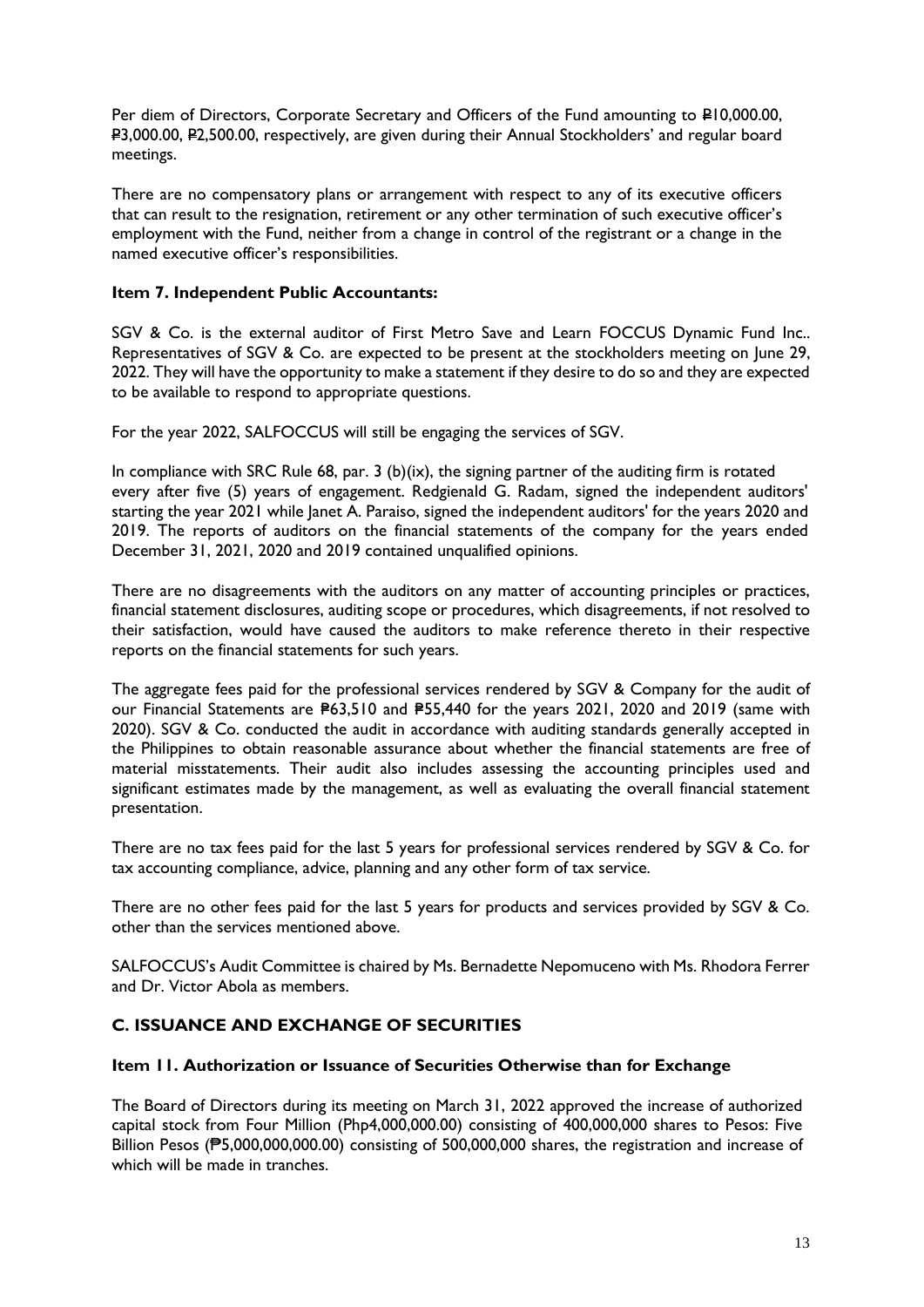The application of increase with SEC shall be made in several tranches and the amount of which shall be determined by the Board, without going back to the stockholders for ratification, should the proposal be approved.

This matter will be submitted to the stockholders for approval.

# **D. OTHER MATTERS**

# **Item 17. Amendment of Charters, By-Laws or Other Documents**

The Board of Directors during its special meeting on December 16, 2021 approved the amendment of the Articles of Incorporation to comply with the provisions of the Revised Corporation Code (RCC), Securities Regulation Code (SRC), and Investment Company Act (ICA) and their implementing rules and regulations, as advised by the Securities and Exchange Commission.

i. Amendment of Corporate Name

ii. Amendment of the Primary Purpose in the Articles of Incorporation to include the provisions allowed under the ICA IRR and its amendments.

iii. Amendment of the Secondary Purpose in the Articles of Incorporation to delete the provisions not compliant with the ICA IRR.

iv. Amendment of Article VII to delete the provision not consistent with Rule 10.4 of the ICA IRR.

v. Amendment of the By-Laws to align with the provisions of the Revised Corporation Code.

The proposed amendment is pursuant to the provisions of the Investment Company Act (ICA) and their implementing Rules and Regulations.

This matter will be submitted to the stockholders for approval.

The Board of Directors in the same meeting, approved the amendment of SALFOCCUS By-Laws to comply with the provisions of the Revised Corporation Code (RCC), Securities Regulation Code (SRC), and Investment Company Act (ICA) and their implementing rules and regulations, as advised by the Securities and Exchange Commission.

This matter will be submitted to the stockholders for information.

# **Item 18. Other Proposed Item**

- 1. Approval of the minutes of the meeting of the stockholders held on June 16, 2021, with the following points:
	- a) Approval of the Minutes of the Annual Stockholders' Meeting held on September 16, 2020
	- b) Annual Report to the Stockholders
	- c) Ratification of all Acts and Resolutions of the Board of Directors, Management and All Committees for the fiscal year 2020, including the following:
		- i. Renewal of the Management Distribution Agreement
	- d) Amendment of the Articles of Incorporation to delete phrase in Article VII (b)
	- e) Election of the Members of the Board of Directors for the year 2021-2022
	- f) Appointment of External Auditor for the year 2021
- 2. Ratification of Corporate Acts
	- a) Ratification of the minutes of the board meeting and all acts and resolutions of the Board, including among others the following:
		- i. Renewal of the Management Distribution Agreement with FAMI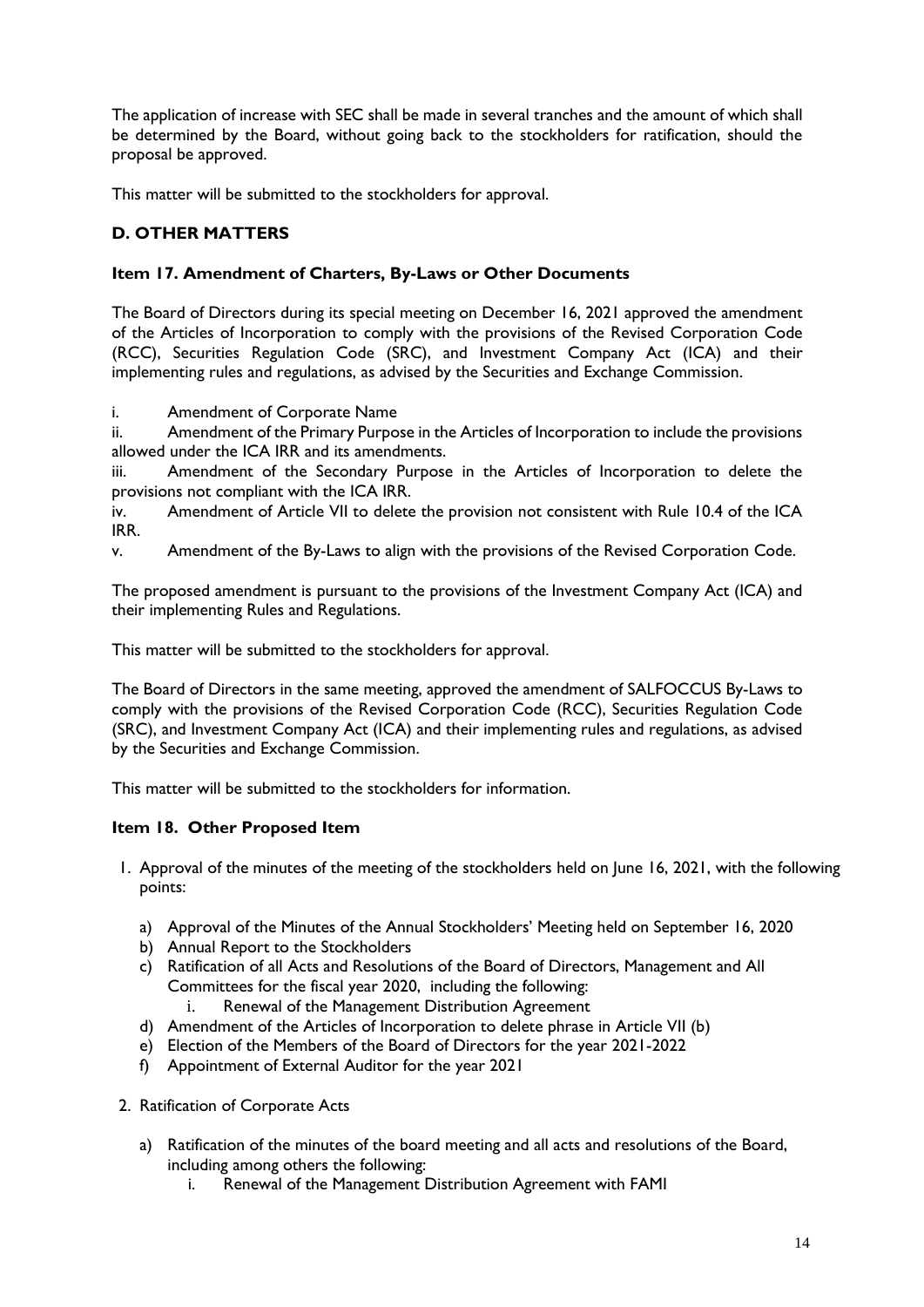- 3. Election of the Members of the Board of Directors for the year 2021-2022 Please refer to the list of nominees under Item 5 – "Directors and Executive Officers – Nominee Directors" for the details.
- 4. Appointment of Sycip Gorres Velayo & Co. (SGV) as External Auditors for the year 2021 Please refer to the write-up under Item 7 "Independent Public Accountants" for the details.

# **Item 19. Voting Procedure**

The matters included in the agenda require the approval of the stockholders, as follows:

- 1. For the approval of the minutes of the 2021 meetings and the ratification/approval of the acts and resolutions of the Board, and the appointment of the external auditor, a majority vote of the stockholders present in the meeting is sufficient.
- 2. For the Amendment in the Articles of Incorporation the vote of at least 2/3 of the outstanding capital stock is required for its approval. For the amendment of the By-laws, a majority vote of the stockholders present in the meeting is sufficient.
- 3. For the election of Directors The votes of all the shares present or represented by proxy at the meeting will be on a per share basis.

Article III of Section 7 of the By-Laws states that "unless otherwise provided by law, each stockholder shall at every meeting of the stockholders be entitled to one vote, in person or by proxy, for each share with voting right held by such stockholder. At all meetings of the stockholders, all elections and all questions, except in cases where other provision is made by statue or by these By-Laws, shall be decided by the plurality vote of stockholders present in person or by proxy and entitlement to vote thereat, a quorum being present. Unless required by law, or demanded by a stockholder present in person or by proxy at any meeting and entitlement to vote thereat, the vote on any question need not be by ballot. On a vote ballot, each ballot shall be signed by the stockholder voting, or in his name by his proxy if there be such proxy, and shall state the number of shares voted by him.

4. Methods by which votes will be counted

Voting shall be made *viva voce,* through the raising of the hands or electronically by poll during the meeting, and counted manually/electronically by the Corporate Secretary. The duly accomplished proxy forms indicating votes for the particular items, sent by the stockholder prior the meeting, shall be tallied in advance by the Corporate Secretary accordingly.

The Board of Directors in its special meeting held on May 22, 2020, approved the adoption of guidelines to allow participation through remote/electronic means of communication in board/shareholders' meeting. The guidelines detail mainly: a) the mechanism to verify the identity of the shareholders: (b) the measures to ensure that all shareholders have the opportunity to participate in the meeting; and (c) the mechanism to enable shareholders to vote during the meeting.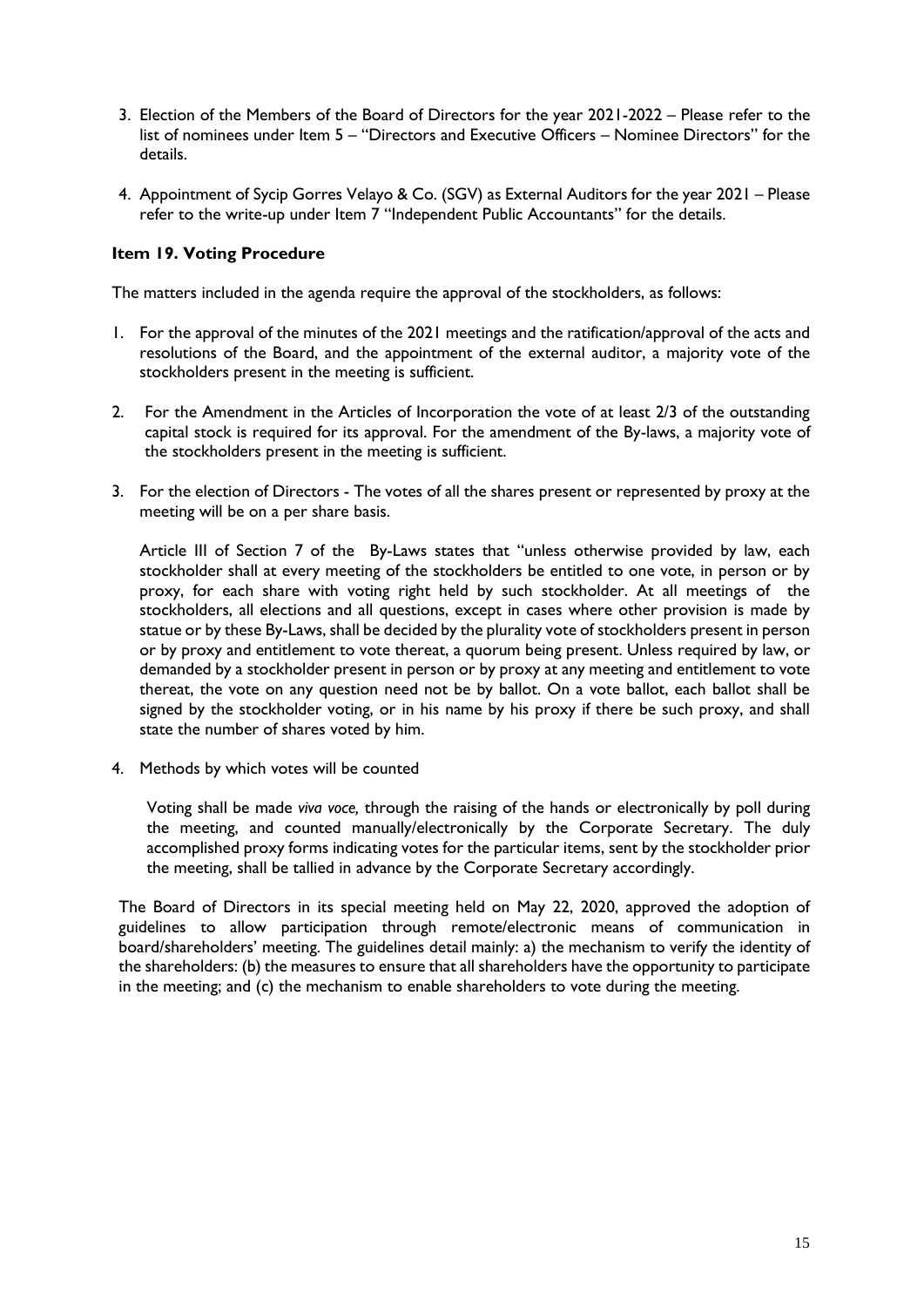# **FIRST METRO SAVE AND LEARN FOCCUS DYNAMIC FUND, INC. YEAR 2021 ANNUAL REPORT ON SEC FORM 17-A WILL BE PROVIDED WITHOUT CHARGE TO EACH STOCKHOLDER UPON WRITTEN REQUEST ADDRESSED TO:**

**Atty. Nimfa Balmes-Pastrana** Corporate Secretary First Metro Save & Learn Fixed-Income Fund, Inc. 45th Floor GT Tower International Ayala Avenue corner H.V. de la Costa St. Makati City

After reasonable inquiry and to the best of my knowledge and belief, I certify that the information set forth in this report is true, complete and correct. This report is signed in Makati City on June 6, 2022.

### **FIRST METRO SAVE AND LEARN FOCCUS DYNAMIC FUND, INC.**

By:

**NIMFA BALMES- PASTRANA**  Corporate Secretary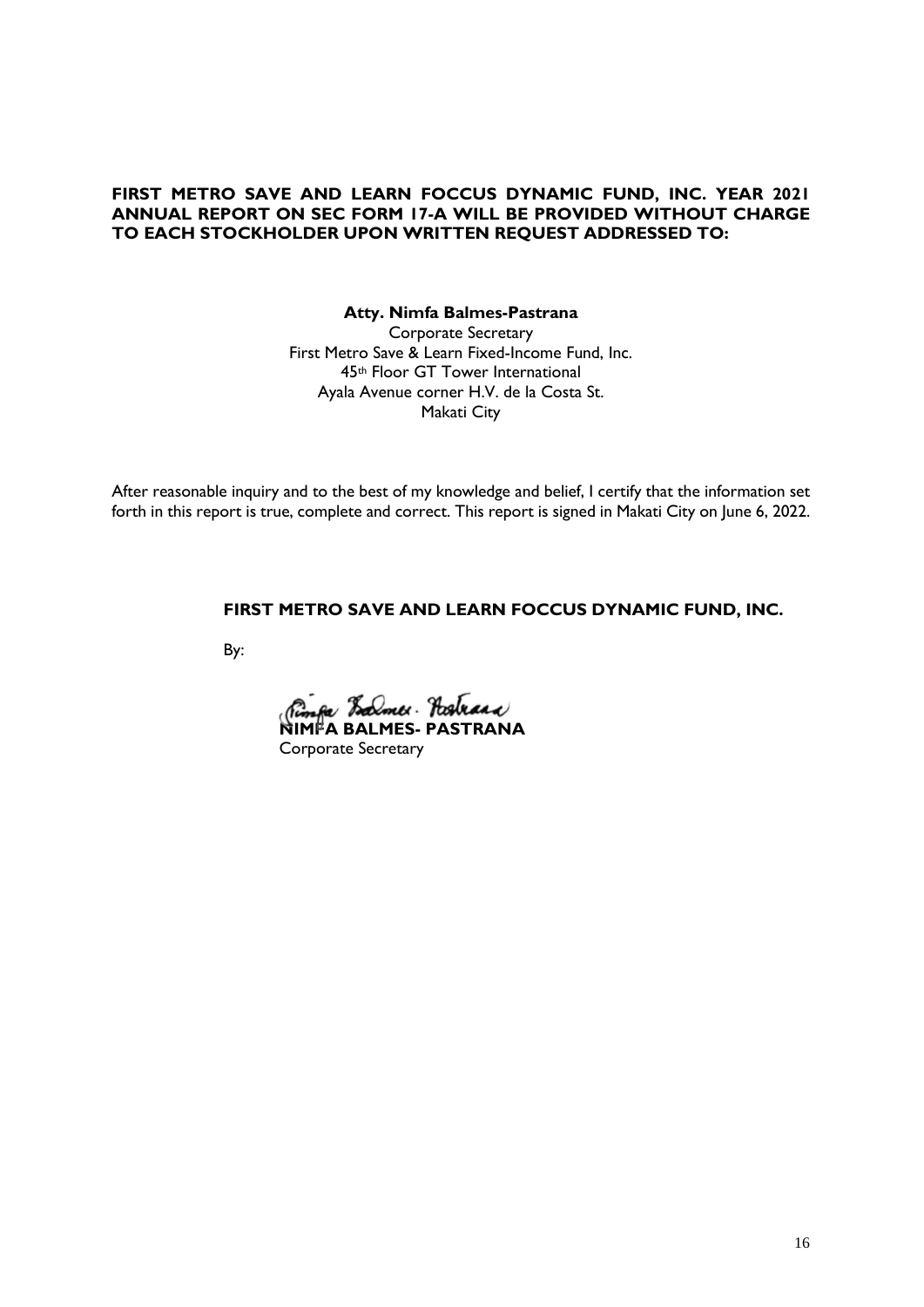# **PART II -COMPANY PROFILE**

### **Brief Description of the General Nature and Scope of Business of the Company**

First Metro Save and Learn FOCCUS Dynamic Fund, Inc. (the Fund) is an open-end investment company, which was incorporated on September 25, 2018. As an open-end mutual fund, the company is engaged in selling its capital to the public and investing the proceeds in selected high-grade stocks and fixed-income securities.

The Fund's authorized capital stock is Four Million (Php4,000,000.00)Philippine currency divided into Four Hundred (400,000,000) common shares with a par value of Php0.01 per share.

### **Plan of Distribution/Distribution method**

The Fund has First Metro Asset Management, Inc. (FAMI) as principal distributor of its shares of stock and will not sell or agree to sell any shares of its capital stock except through FAMI. FAMI may set up a marketing network and accredit sub-distributors or agents to sell the shares. Accredited subdistributors or agents are directly liable to FAMI. Heavy use of print advertisements will be part of the sales and marketing strategy.

The product being sold by the registrant, through FAMI, is its shares of stock, being a mutual fund company. This product was offered to the public starting May 2007.

FAMI'S marketing strategy will be based on the strategic partnership of CEAP, Marist and First Metro Investment Corporation. FAMI will capitalize on the endorsement of the CEAP in order to educate the teachers on the concept of savings and mutual fund investing. The CEAP membership composed of over 20,000 teachers will be a primary source of retail investors. This competitive advantage will be further strengthened by First Metro's good track record, market experience and credibility, and position as the largest investment bank and backed-up by the largest universal bank in the country.

FAMI will likewise capitalize on its relationships with the companies under the Metrobank Group. The Group, with its total employee force of over 14,000 will be an excellent source of retail investors and referrals to high net-worth individuals. The corporations under the group are potential sources of institutional funds that will enable the FAMI mutual funds to attain critical mass at a faster pace.

### **Competition**

The registrant's main competitors are the other mutual funds in the Balance Fund category of Philippine mutual funds. It considers the funds of Sunlife and Philam, as its main competitors. As of December 31, 2021, these two competitor Funds represent around 80.68% of the total funds in this category. The Fund will be competing initially in terms of return on investment (ROI) and later on in terms of Fund size. Philam and Sunlife have big sales force and they have life insurance companies as affiliates which they also tap to market their mutual funds. They have big multinational financial institutions as their parent companies. They have longer track record and experience not only in the mutual fund industry but also in other financial products and services. The top two competitors substantially capture the local industry's market share.

The Fund will compete with other Balanced Funds which at present are also few. It will target potential clients all over the country with concentration in the major cities. The Fund believes that the competition is in the area of investment performance and client services. It will be competing more in the terms of investment performance. It will adopt active investment strategies and tactics. It will fully utilize its present network, database, and available technology to its advantage.

The institutional funds of the target market (especially the bigger ones) evidently have access to almost all types of instruments locally available such as common trust funds (now unit investment trusts), pre-need plans, universal life products and other bank products. The retail funds and smaller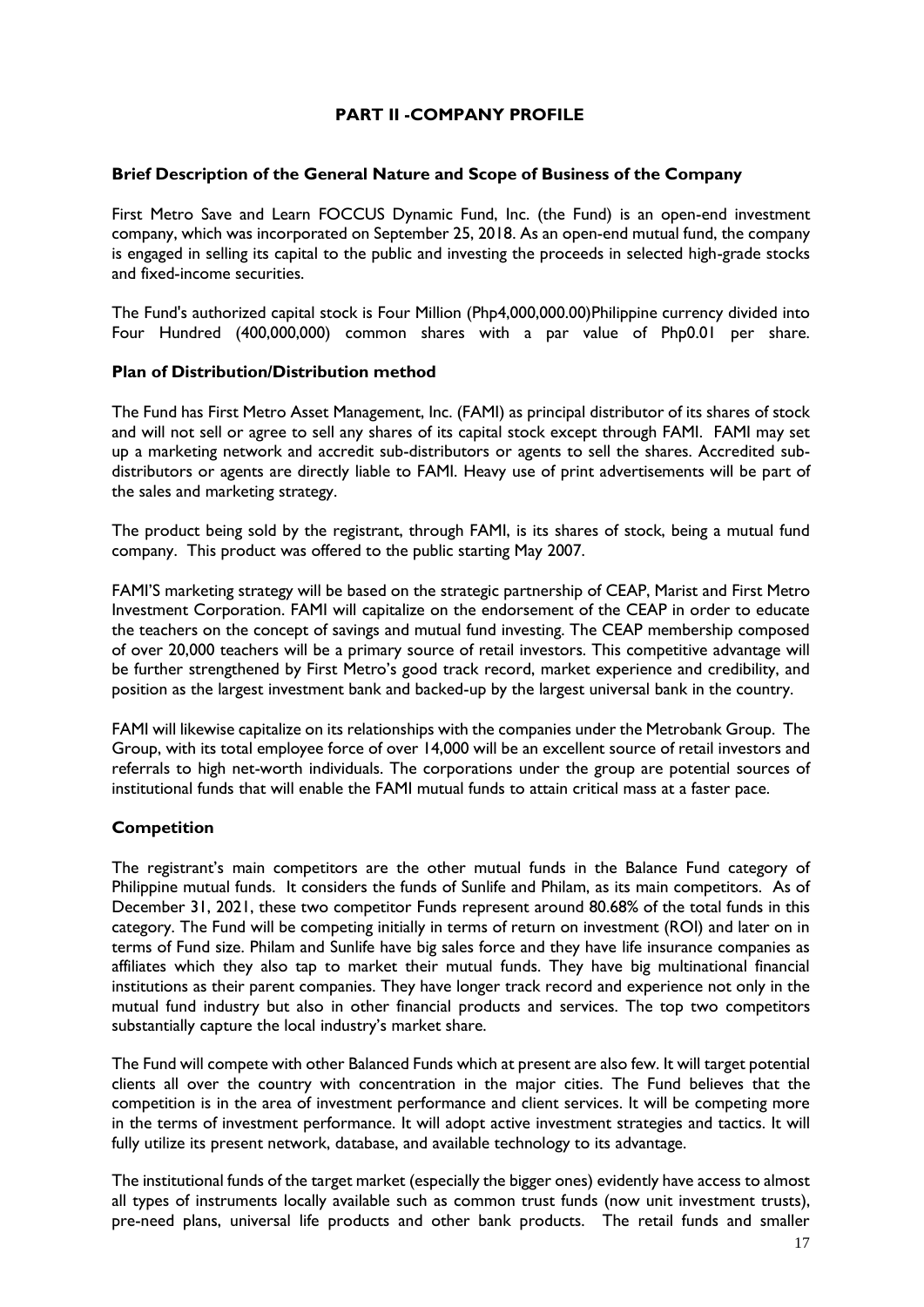institutional funds, however, are limited to simple bank products. Appropriately formulated marketing strategies, sales tactics and promotional activities will be employed to present the Fund and ultimately close the sale and maintain the account.

# **Effect of existing governmental regulation**

The Fund is governed by the provisions in its prospectus that incorporated relevant investment rules and regulations by regulators such as the Investment Company Act and the SEC, among others.

The Fund primarily invests in equity securities, however, as a tactical move, a portion of the Fund may also be invested in government securities and in SEC-registered commercial papers but taking precautions of the market conditions, the level of interest rates, and of liquidity needs.

Moreover, the Fund's investment activities are also guided by the following limits/conditions as set out in the revised Implementing Rules and Regulations (IRR) of ICA:

a. Maximum investment in any single enterprise is allowed but only up to fifteen percent (15.00%) of the Fund's NAV, except for investments in securities issued by the Philippine government or its instrumentalities and, in no case, shall the total investment of the Fund exceed ten percent (10.00%) of the outstanding securities of any one investee company.

b. The Fund must not invest, in aggregate, more than twenty percent (20%) of its net assets in transferrable securities, money market securities, deposits and financial derivatives issued by a single entity or issuer. Deposit should not exceed twenty percent (20%) of its net assets in a single bank/nonbank with quasi bank license.

c. The investments of the Fund in deposits, debt securities or money market placements, overthe-counter financial derivatives placed in non-investment grade or unrated deposit taking institution, including unlisted shares issued by a related party, should not exceed five percent (5%) of its net assets and shall not exceed ten percent (10%) in aggregate amount.

d. Investments in foreign government securities or money markets where the issuer or the guarantor is a government, sovereign or central bank with an international long-term issuer rating of investment grade may be increased to thirty five percent (35%) of the NAV, but only five percent (5%) is allowed for non-investment grade.

e. The Fund manager is required to use a risk-management process that captures the risk associated with in the financial derivative instruments:

• Total exposure should not exceed ten percent (10%) of the net assets or five percent (5%) if the derivatives are not investment grade, unless used for efficient portfolio management which the aggregate shall not be more than twenty percent (20%);

Five percent (5%) of the NAV shall be invested to liquid assets to meet all payment and delivery obligations;

The Fund Manager shall not act as a counterpart to an OTC derivative investment into by the Investment Company.

f. Investment in its own securities are prohibited.

g. Investments in margin purchases of securities, commodity futures contracts, precious metals, unlimited liability instruments, short selling of currencies and securities are not allowed.

h. Purchasing or selling of securities other than capital stocks of the Fund from or to any of its officers or directors or the officers and directors of its investment adviser/s, manager or distributor/s or firm/s of which any of them are members is prohibited.

i. The Fund shall not participate in underwriting or selling activities in connection with public distribution of securities except for its own capital stock.

j. Lending operations to corporations or other entities, public or private, shall not be engaged without prior review and approval of its BOD. Approvals, however, are only to those determined to be financially sound.

k. Investment in any company for the purpose of exercising control or management or to invest in the securities of other investment companies and real estate companies is prohibited.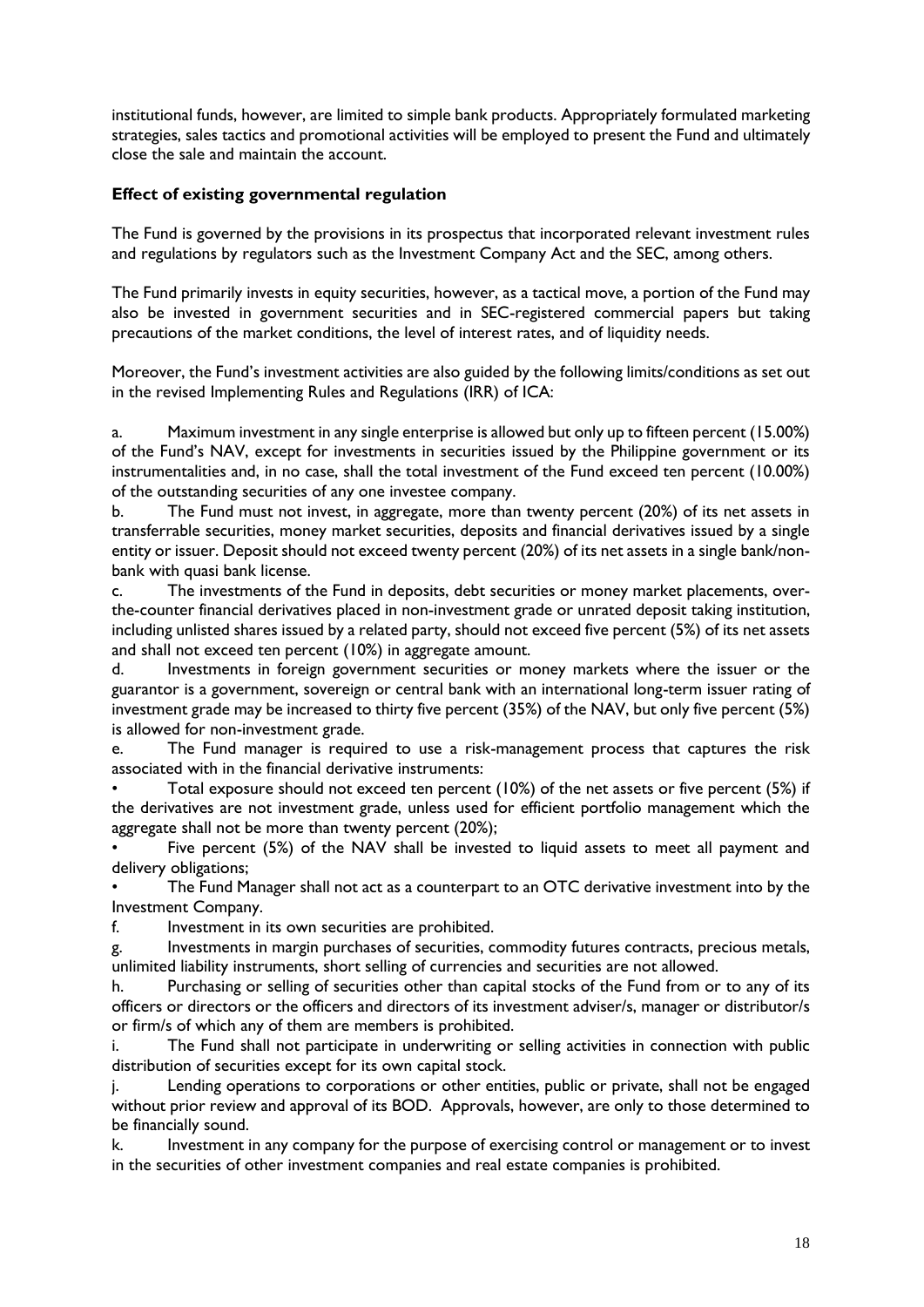The Fund believes that government regulations are intended to grow the mutual fund industry while protecting the interests of the investing public, thus, it will comply with the regulations imposed or to be imposed by government regulators. Also, the passage of the Personal Equity Retirement Account (PERA) and the Collective Investment Scheme bills into law will benefit the mutual fund industry.

# **EXECUTIVE OFFICERS**

The list of officers is found in Item 5 of Part I above.

Principal Officers are appointed annually by the Board of Directors at its organizational meeting following the Annual Meeting of Stockholders.

# **Number of Employees**

The Fund has no employees because all aspects of its operations and administration are subcontracted with third parties; hence, it has no risks as far as labor problems are concerned.

## **Compliance with the Manual on Corporate Governance**

First Metro Save and Learn Balanced Fund, Inc. has adopted a good governance scorecard to measure and determine the level of compliance by the Board of Directors and top-level management with its Manual of Corporate Governance. Every end of the current year, the scorecard patterned after the SEC-prescribed Corporate Governance Self-Rating Form (CG-SRF) shall be accomplished by the Compliance Officer. The result of this evaluation is submitted to the Board together with the CO's recommendation for any sanctions of non-compliance. On the basis of this scorecard, the Compliance Officer has issued to SEC a certification on the Company's compliance with its Manual of Corporate Governance.

A compliance officer has been appointed to manage the Compliance System of the Company and to monitor and evaluate compliance with the Manual of Corporate Governance. In general, the Company is in compliance with the leading practices in good corporate governance. The Compliance Officer has submitted to SEC a Certification of Compliance covering the year 2021. No director or officer of the Company was found in violation of the Manual.

## **The Fund has identified the following major risks involved in its businesses and other operations:**

Potential investors should read thoroughly all information contained in this Prospectus and/or other Fund related documents available before making any investment decisions. He or she should carefully consider all investment risks, fees, and/or other factors detailed in these documents to make certain whether the Fund's nature is appropriate for his or her investment profile and objective.

Various risk factors can affect the market value of the assets of the Fund and cause the Fund's net asset value to vary. Consequently, the returns of the Fund are not guaranteed and there is a risk that a Fund might not achieve its investment objectives.

The major risk factors facing the Fund are listed by order of importance below:

**MARKET RISK** is the risk of change in the value/price of financial instruments from fluctuation in foreign exchange rates (currency risk), market interest rates (interest rate risk) and market prices (price risk). The Fund's investments in equity securities may decline in value due to factors affecting securities markets generally, or particular countries, segments, economic sectors, industries, or companies within those markets. Historically, the markets have moved in cycles and the value of the Fund's securities and other financial instruments may move drastically up or down from day to day. The risk can be minimized by following the exposure limits set in this prospectus or by the Commission.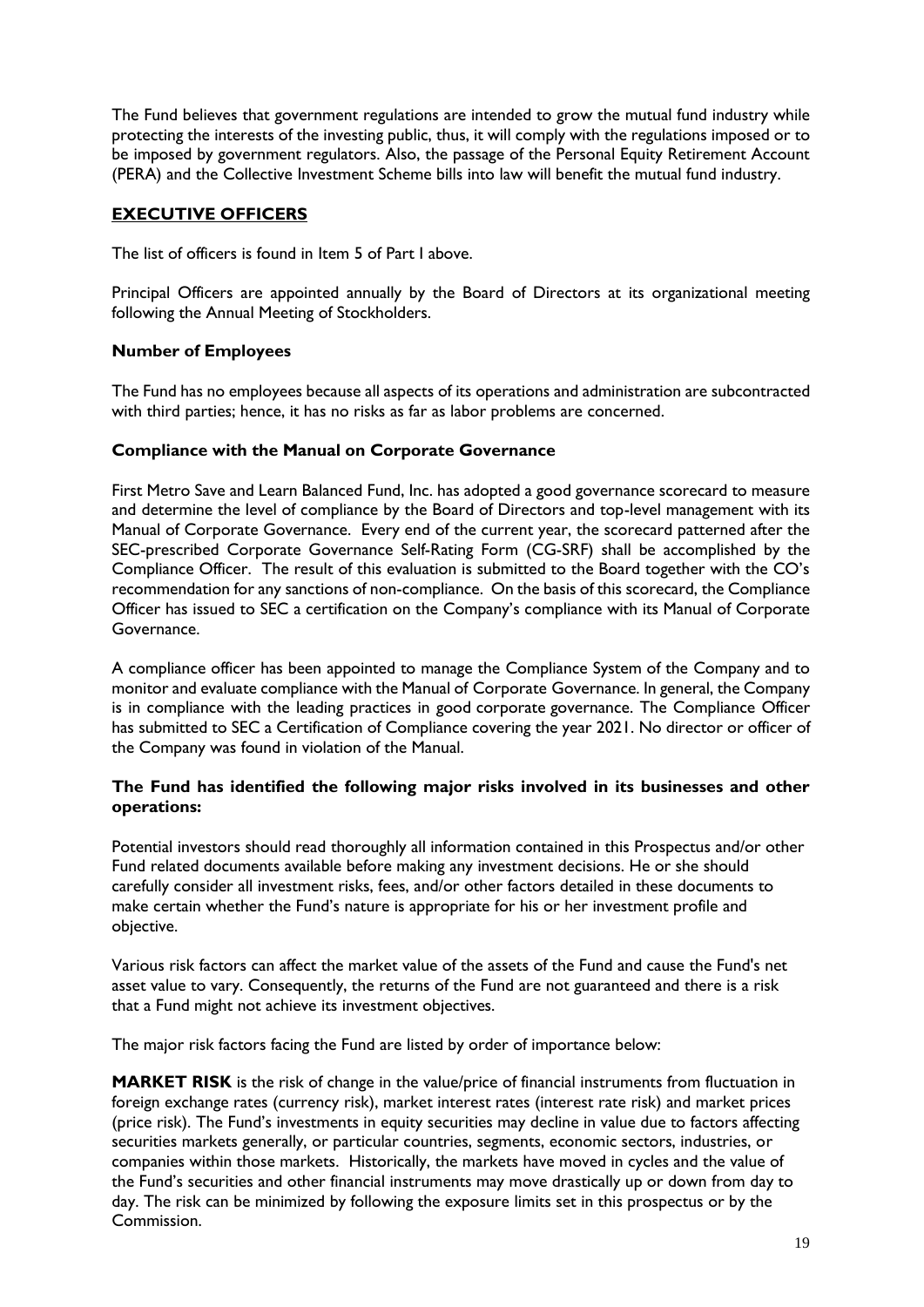**LIQUIDITY RISK** (also called funding risk) is the risk that the Fund will encounter difficulty in raising funds within a reasonable time to meet short term financial demands. The Fund may not be able to generate enough cash to pay for the redemptions within the normal 7-day period. The risk can be minimized by placing a liquidity contingency plan that will provide a framework for addressing liquidity crisis situations.

**CREDIT RISK** (also called default risk) is the risk that the issuer of the security will be unable to make the required payments on their debt obligations. The Fund invests in government securities, the risk of default of which is considered minimal. The Fund manages credit risks by transacting with accredited counterparties only. Credit exposures are closely monitored to ensure that payments are made on time.

The following are additional risks present in managing the Fund:

- Investment companies/mutual funds are neither insured with the Philippine Deposit Insurance Corporation (PDIC) nor any other agency of the government, nor guaranteed by the Fund Manager. Investors are advised to read the prospectus of the Fund before deciding to invest.
- Investors are exposed to the risk of dilution since other investors may subscribe to any amount of shares of the Fund. The influence that the investors can exert over the control and management of the Fund decreases proportionately.

The above risk factors are by no means all-inclusive. New and/or unidentified risks may arise any time given the dynamic financial markets and economic environment.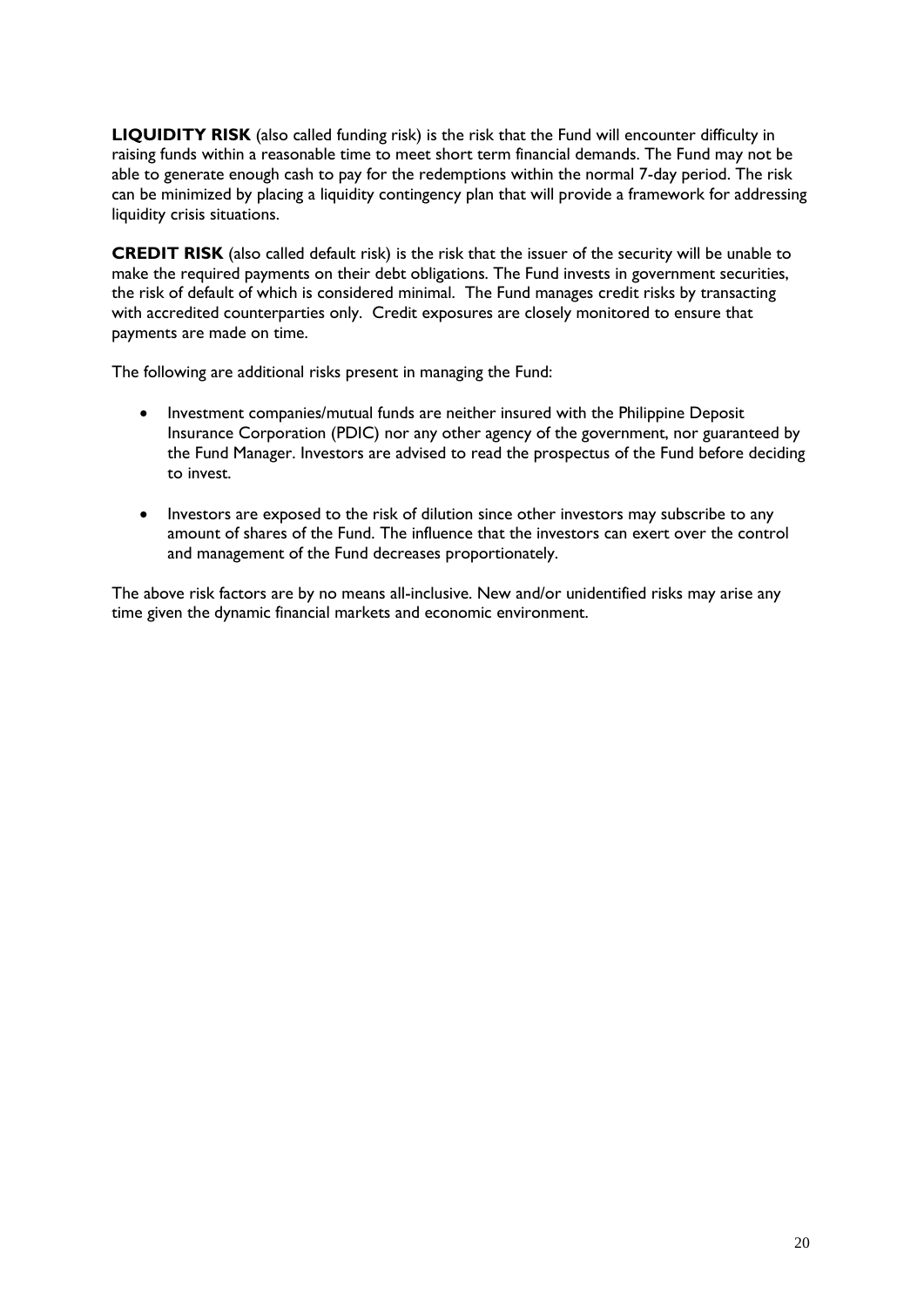## **PART III - SECURITIES OF THE REGISTRANT**

## **Market Price of and Dividends on the Registrant's Common Equity and Related Stockholder Matters**

## **A. Market Price**

Below is the list of the highest and lowest Net Asset Value per Share (NAVPS) of the Fund for the first quarter of 2022, and for the year 2021, 2020 and 2019:

|             |      | l st    | 2 <sub>nd</sub> | 3rd     | 4th     |
|-------------|------|---------|-----------------|---------|---------|
| Year        |      | Quarter | Quarter         | Quarter | Quarter |
| 2022        | High | 0.2142  |                 |         |         |
|             | Low  | 0.2016  |                 |         |         |
| <b>2021</b> | High | 0.2014  | 0.1961          | 0.1976  | 0.2090  |
|             | Low  | 0.1853  | 0.1836          | 0.1831  | 0.1969  |
| 2020        | High | 0.2305  | 0.1935          | 0.1895  | 0.2016  |
|             | Low  | 0.1612  | 0.1754          | 0.1701  | 0.1717  |
| 2019        | High |         |                 | 0.2500  | 0.2408  |
|             | Low  |         |                 | 0.2323  | 0.2244  |

There is no principal market where the Fund's shares are traded, not even in the Philippine Stock Exchange due to its nature as an open-end investment company. The Fund's shares are sold through its appointed Principal Distributor and sub-distributors.

### **B. Shareholders**

As of March 31, 2022 there are 149 shareholders of the Fund. Shown below are the top twenty\* (20) shareholders, including the number of shares and percentages of ownership held by each.

| No.             | <b>Client No.</b> | No. of          | Percentage |
|-----------------|-------------------|-----------------|------------|
|                 |                   | <b>Shares</b>   | of         |
|                 |                   |                 | Ownership  |
| ı               | 59395             | 401,376,315.00  | 34.18%     |
| 2               | 59900             | 75,686,291.00   | 6.44%      |
| 3               | 78                | 71,676,637.00   | 6.10%      |
| 4               | 62682             | 57,580,323.00   | 4.90%      |
| 5               | 52700             | 49,287,640.00   | 4.19%      |
| 6               | 63430             | 47,790,586.00   | 4.07%      |
| 7               | 52673             | 47,455,754.00   | 4.04%      |
| 8               | 6832              | 47,214,354.00   | 4.02%      |
| 9               | 64271             | 33,621,518.00   | 2.86%      |
| 10              | 59231             | 33,594,754.00   | 2.86%      |
| $\mathbf{H}$    | 64325             | 23,840,822.00   | 2.03%      |
| 12              | 64280             | 23,781,071.00   | 2.02%      |
| $\overline{13}$ | 57557             | 23,356,808.00   | 1.98%      |
| 4               | 56807             | 19,251,865.00   | 1.64%      |
| 15              | 64184             | 15,865,385.00   | 1.35%      |
| 16              | 60007             | 14,285,718.00   | 1.21%      |
| $\overline{17}$ | 59250             | 14, 117, 647.00 | 1.20%      |
| 18              | 15224             | 10,526,316.00   | 0.89%      |
| 9               | 63845             | 9,523,810.00    | 0.81%      |
| 20              | 63864             | 9,433,962.00    | 0.80%      |

\*In lieu of names, the account numbers were reflected in this report to protect the privacy of the said shareholders. The public disclosure of their names may unnecessarily expose them to security risks and similar perils.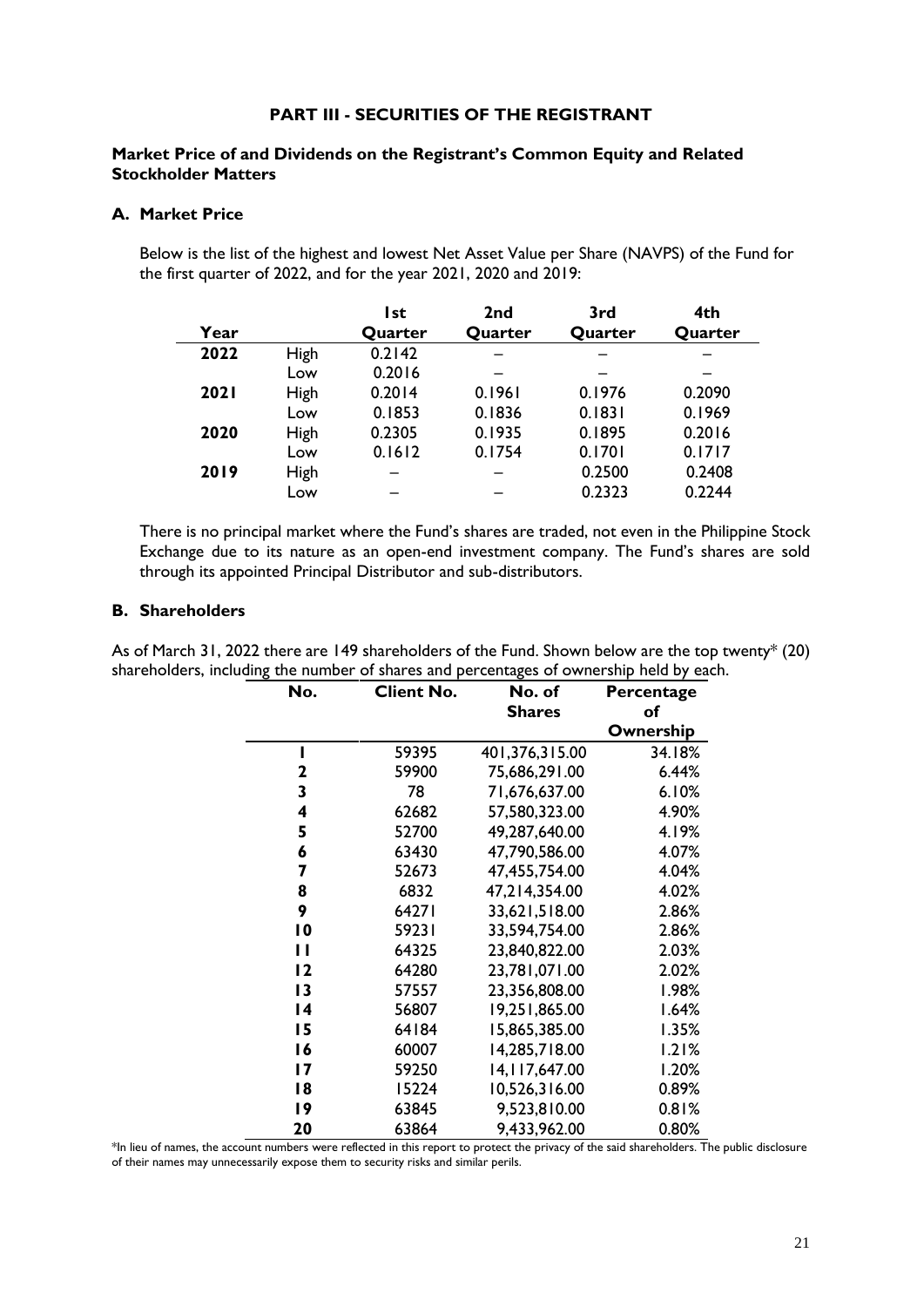# **C. Dividends**

The Board of Directors of the Fund may decide to declare dividends from the unrestricted retained earnings of the Fund at a time and percentage as the same Board may deem proper and in accordance with law. If the market value of the Fund's assets is reduced significantly enough to erode retained earnings then the board will be restricted to declare dividends.

If dividends are to be declared, the computation and distribution shall be proportionate to the holdings or ownership of each of the stockholders. As provided for in the issuer's By-laws, the Board of Directors may make arrangements with its stockholders whereby dividends and/or other distributions may be reinvested in the Fund's securities in lieu of cash to be paid to the stockholders. The arrangement with stockholders shall be such that the dividends to be reinvested shall be valued at the net asset value per share of the Fund at the time said dividends are paid.

# **Legal Proceedings**

The Registrant has no material pending legal proceedings to which it is a party. None of the Board of Directors is:

- involved in any legal proceeding the past five (5) years that are material to an evaluation of the ability or integrity of any director, any nominee for election as director, executive officer, underwriter, or control person of the Registrant;
- involved in any bankruptcy petition filed by or against any business of which such person was a general partner or executive officer either at the time of the bankruptcy or within two (2) years prior to that time;
- involved in or convicted by final judgment in any criminal proceeding, domestic or foreign, or subject to a pending criminal proceeding, foreign or domestic, excluding traffic violations and other minor offenses;
- subject to any order, judgment, or decree not subsequently reversed, suspended or vacated, of any court of competent jurisdiction, domestic or foreign, permanently or temporarily enjoining, barring, suspending, or otherwise limiting his involvement in any type of business, securities, commodities or banking activities; and
- found by a domestic or foreign court of competent jurisdiction( in a civil action), the SEC or comparable foreign body, or a domestic or foreign exchange or organized trading market or selfregulatory organization, to have violated a securities or commodities law or regulation and the said judgment has not been reversed, suspended or vacated.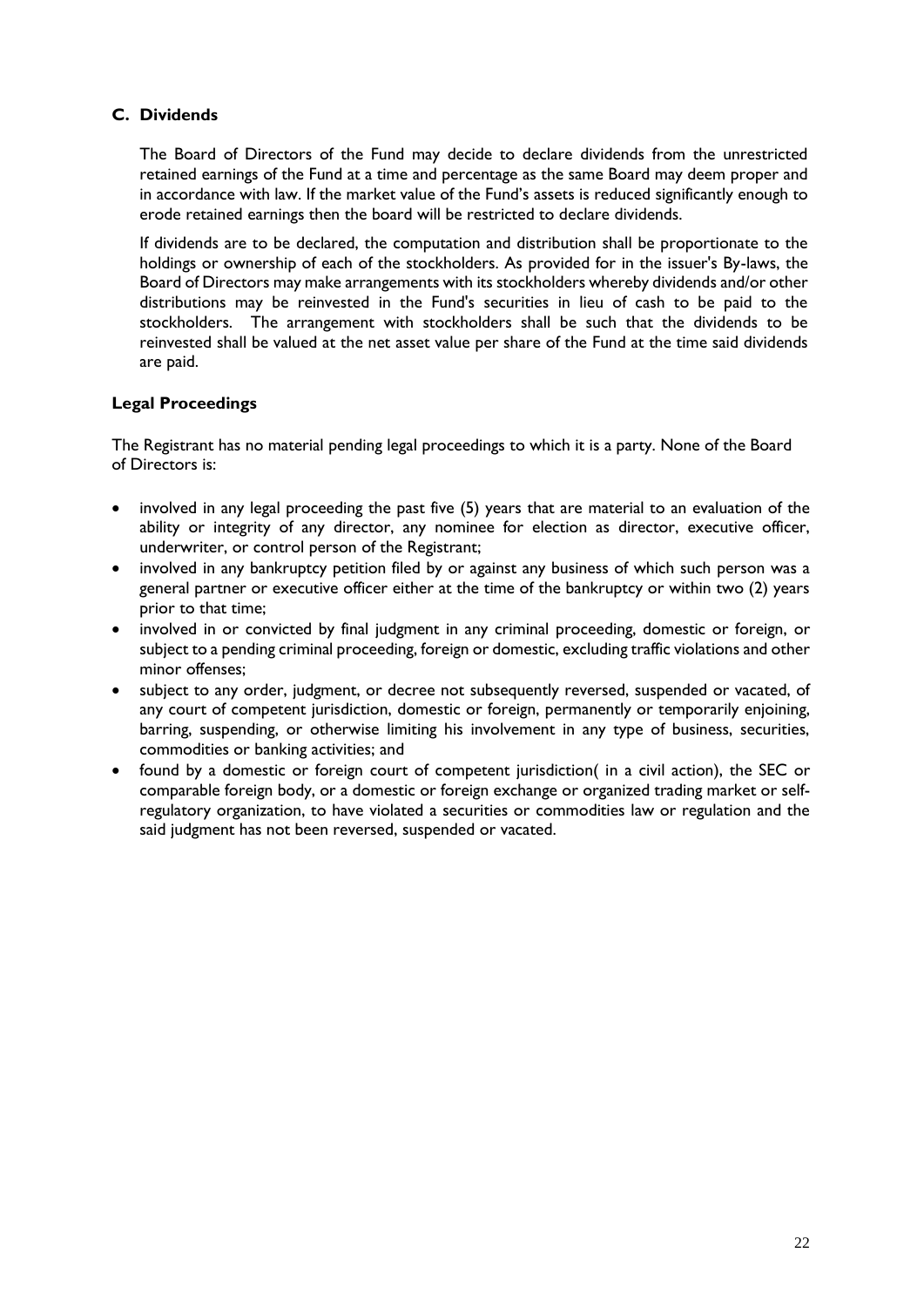## **PART IV - MANAGEMENT DISCUSSION AND ANALYSIS**

# **MANAGEMENT'S DISCUSSION AND ANALYSIS OF FINANCIAL CONDITION AND RESULTS OF OPERATIONS**

The Fund's Statement of Financial Position and Statement of Comprehensive Income as of and for the period ended March 31, 2022, and for the years ended December 31, 2021, 2020 and 2019 are presented below:

### **Statements of Financial Position**

FIRST METRO SAVE AND LEARN F.O.C.C.U.S DYNAMIC FUND, INC. (An Open-End Mutual Fund Company) INTERIM STATEMENTS OF FINANCIAL POSITION

|                                                       | March 31, 2022 |                   |
|-------------------------------------------------------|----------------|-------------------|
|                                                       |                | December 31, 2021 |
|                                                       | (Unaudited)    | (Audited)         |
| <b>ASSETS</b>                                         |                |                   |
| Cash and cash equivalents                             | P44,355,598    | P4,617,124        |
| Financial assets at fair value through profit or loss | 198,448,8248   | 23,159,266        |
| Receivables                                           | 10,070,189     | 314,986           |
|                                                       | P252,874,611   | P28,091,376       |
| <b>TOTAL ASSETS</b>                                   |                |                   |

| Accounts payable and accrued expenses | P7,299,630   | P91,228     |
|---------------------------------------|--------------|-------------|
| Deposit for future stock subscription | 163,792,553  |             |
|                                       | 171,092,184  | 91,228      |
| <b>EOUITY</b>                         |              |             |
| Capital stock                         | P3,979,791   | 1,358,507   |
| Additional paid-in capital            | 82,226,744   | 30,385,942  |
| Retained earnings (Deficit)           | (4.424, 107) | (3,744,301) |
|                                       | 81,782,428   | 28,000,148  |
| TOTAL LIABILITIES AND EQUITY          | P252,874,611 | P28,091,376 |

# **Statements of Comprehensive Income**

FIRST METRO SAVE AND LEARN F.O.C.C.U.S DYNAMIC FUND, INC. (An Open-End Mutual Fund Company)

INTERIM STATEMENTS OF COMPREHENSIVE INCOME

|                                            | For the Quarter Ended March 31<br>(Unaudited) |                 |
|--------------------------------------------|-----------------------------------------------|-----------------|
|                                            | 2022                                          | 2021            |
| <b>INVESTMENT INCOME</b>                   |                                               |                 |
| Interest income                            | P321,664                                      | P107.613        |
| Trading and securities gain (loss)         | (726, 946)                                    | (1,771,220)     |
| Dividend income                            | 1,944,443                                     | 84,258          |
|                                            | 1,539,161                                     | (1.579.349)     |
| <b>OPERATING EXPENSES</b>                  |                                               |                 |
| Management Fees                            | 828,588                                       | 167,026         |
| Broker's Commission                        | 976,440                                       | 40,195          |
| Professional fee                           | 120,562                                       | 13,670          |
| Director's and Officer's Fees              | 58,000                                        |                 |
| <b>Transaction Charges</b>                 | 33,694                                        | 1,430           |
| Custodian and Clearing Fees                | 22,161                                        | 45,528          |
| Taxes and licenses                         | 16,825                                        | 14,281          |
| Miscellaneous expense                      | 52,354                                        | 36,250          |
|                                            | 2,108,624                                     | 318,380         |
| <b>INVESTMENT INCOME (LOSS) BEFORE TAX</b> | (569, 463)                                    | (1,897,729)     |
| PROVISION FOR FINAL TAX                    | 578,827                                       | 72,677          |
| NET INVESTMENT INCOME (LOSS) / TOTAL       |                                               |                 |
| <b>COMPREHENSIVE INCOME (LOSS)*</b>        | $($ P1,148,289)                               | $($ P1,970,405) |
| <b>EARNINGS (LOSS) PER SHARE</b>           | $($ P0.0013)                                  | (F0.0121)       |

\*There are no other comprehensive income items for the period ended March 31, 2022 and 2021.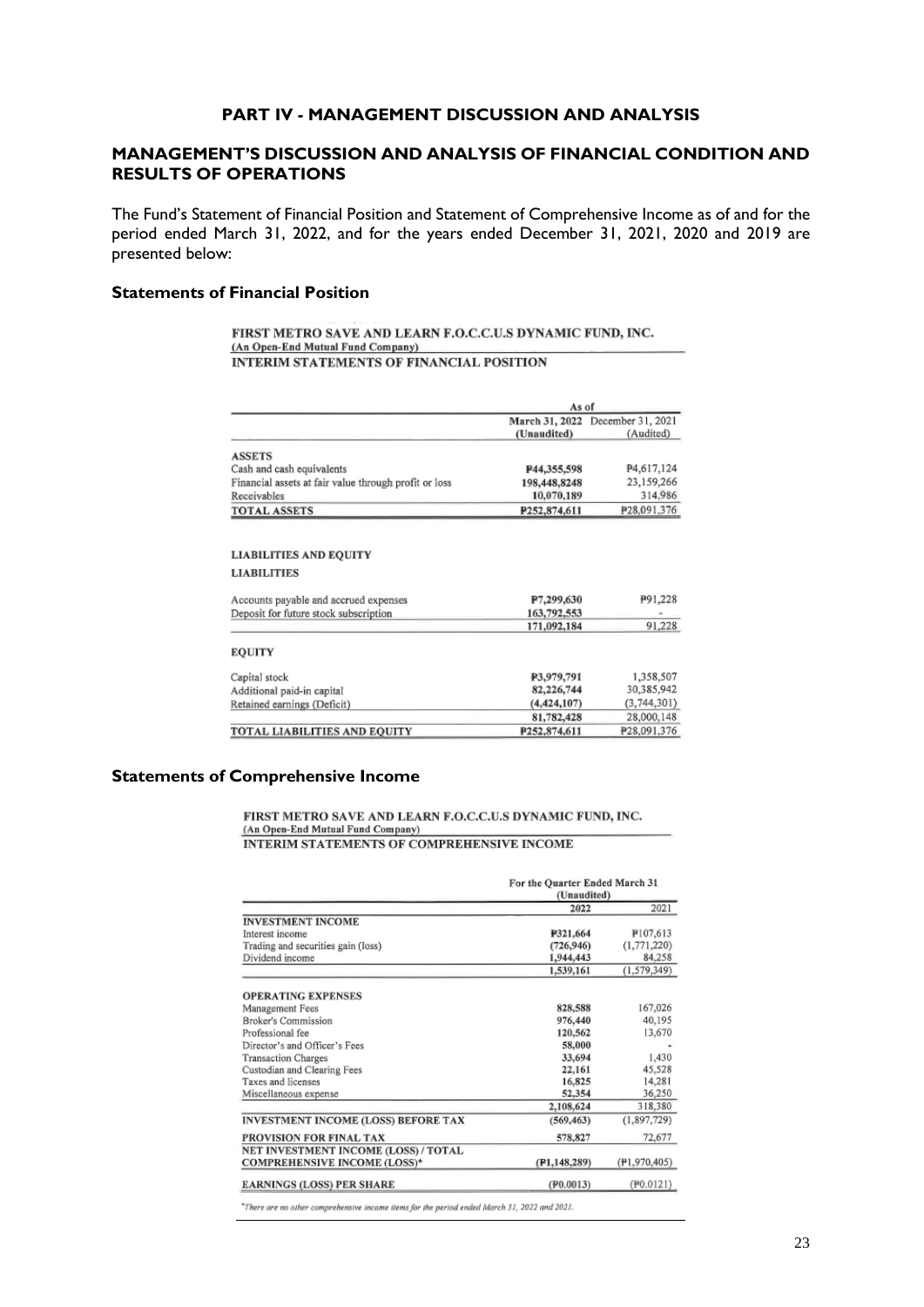# *Financial Position (March 31, 2022 vs. December 31, 2021)*

As of March 31, 2022, the Fund's total assets ended at P252.87 million, increased by 800.19% or P224.78 million from P28.09 million as of December 31, 2021. Total liabilities increased by Pl 71.00 million from P0.09 million to P171.09 million as of reporting date. The changes in total assets and liabilities are primarily due to the movements in the following accounts:

# **1. Cash and cash equivalents**

This account consists of the Fund's savings and checking accounts and time deposits in local banks. Cash in banks earn interest at the respective bank deposit rates. Time deposits bear annual interest rate of 0.47% in 2022 and 0.125% to 3.75% in 2021. The increase of 860.68% or P39.74 million from P4.62 million to P44.36 million was due to higher savings account balances this year.

# **2. Financial assets**

*Financial assets at FVTPL* consists of investments in government securities and private debt and equity securities. The increase of 756.89% or P175.29 million from P23.16 million to Pl 98.45 million was due to increase in the volume of subscriptions and result of changes in fair value during the period. As of March 31, 2022 and December 31, 2021, this account includes fair value loss of Pl .41 million and Pl.87 million gain, respectively.

## **3. Receivables**

This account consists of receivables from brokers, accrued interest receivable and dividend receivable. The increase of P9.76 million from P0.31 million to Pl 0.07 million was due to higher uncollected proceeds from the sale of equity securities and dividend receivable as of reporting date.

### **4. Accounts payable and accrued expenses**

This account consists of due to brokers, accounts payable, payable to FAMI, accrued expenses, withholding tax payable and documentary stamp tax (DST) payable. The increase of P7.21 million from P0.09 million to P7.30 million was due to higher accounts payable during the period.

# **5. Deposit for future subscription**

This account totaled P163.79 million and this pertains to receipt of subscriptions during the period.

# **6. Equity**

The Fund's equity is comprised of its capital stock, additional paid-in capital and retained earnings. The increase of P53.78 million or 192.08% from P28.00 million to P81.78 million was mainly due to the net effect of subscriptions during the period.

*Capital Stock* ended at P3.98 million, an increase of P2.62 million from Pl.36 million, mainly due to subscriptions during the period. The Fund's authorized capital stock remained at P4.00 million with par value of P0.01 per share. As of March 31, 2022 and December 31, 2021, the total issued and outstanding shares were 397,979,061 and 135,850,650, respectively, while the total number of holders of redeemable common shares is 149 and 22, respectively.

*Additional paid in capital* increased by *P5* l.84 million from P30.39 million to P82.23 million due to subscriptions made during the year.

*Retained earnings (deficit)* decreased by P0.68 million from P3.74 million deficit to P4.42 million deficit mainly due to results of operations recognized during the year.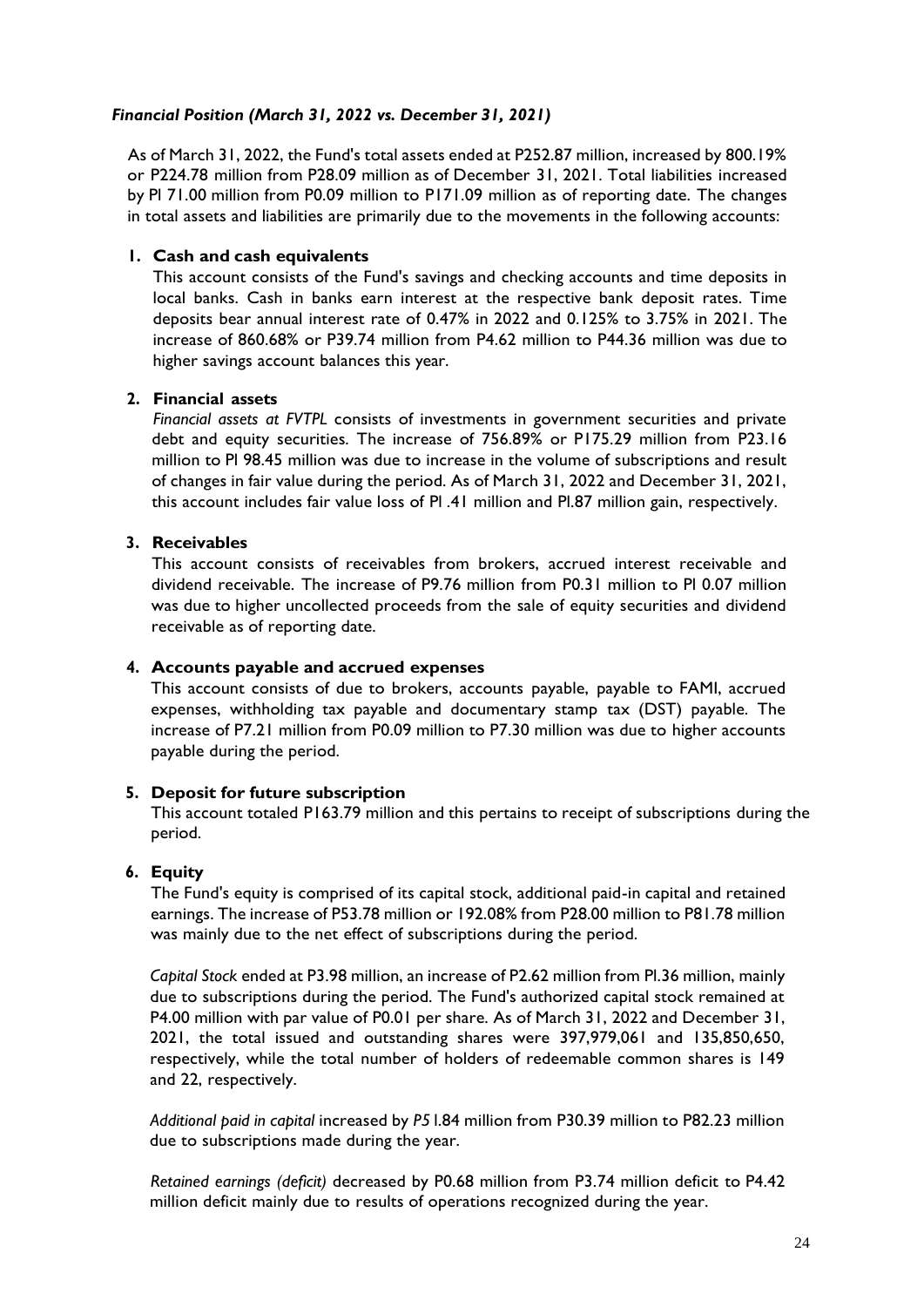# **RESULTS OF OPERATION**

For the quarter ended March 31, 2022, the Fund realized a net loss of Pl.15 million, increased by P0.82 million from last year's net loss of Pl.97 million. Detailed discussions on the changes in the statement of income accounts are as follows:

# **1. Trading and securities gain (loss)**

This account includes realized and unrealized gains earned from trading investments in debt and equity securities. The increase of 58.96% or Pl.04 million from Pl .77 million loss to P0.73 million loss was mainly due to lower realized gain from the sale and result of changes in fair value of debt and equity securities held for trading during the period.

# **2. Interest income**

This account includes interest income earned from cash and cash equivalents, investments in government and private debt securities. Interest income increased by 198.91% or P0.21 million from P0.11 million to P0.32 million this year due to lower investments in debt securities during the period.

## **3. Dividend income**

This is recognized when the Fund's right to receive cash dividend is established. Dividend income rose by Pl.86 million from P0.08 million to Pl.94 million mainly due to the higher cash dividends earned from equity securities during the period.

## **4. Management and retainer's fee**

This account increased by 396.08% or P0.66 million from P0.17 million to P0.83 million mainly due to higher management fees relative to the increase in the Fund's net assets.

# **5. Brokers' commission**

This account pertains to fees paid to brokers to execute a trade based on the volume of equity and debt securities being traded. The increase of P0.94 million from P0.04 million to P0.98 million was mainly due to higher brokers' commission incurred during the period.

### **6. Professionalfees**

This account represents audit fees and other professional fees incurred by the Fund. The increase of P0.11 million was due to lower professional fees paid during the period.

# *7.* **Directors' and officers' fees**

This account totaled P0.06 million and this pertains to per diem of the Fund's officers and directors during board meetings and annual stockholders' meeting during the year.

# **8. Transaction charges**

This account pertains to the payment of over-the-counter and stock trading charges. The increase of 2,255.64% or P0.03 million from P0.001 million to P0.03 million was due to higher volume of trades during the quarter.

# **9. Custodian and clearing fees**

This account decreased by 51.32% or P0.02 million mainly due to lower fees paid to the Custodian of the Fund during the period.

### *I 0***. Taxes and licenses**

This account pertains to taxes other than income tax, such as DST and local taxes. The increase of 17.81% was mainly due to the increase in taxes paid by the Fund during the period.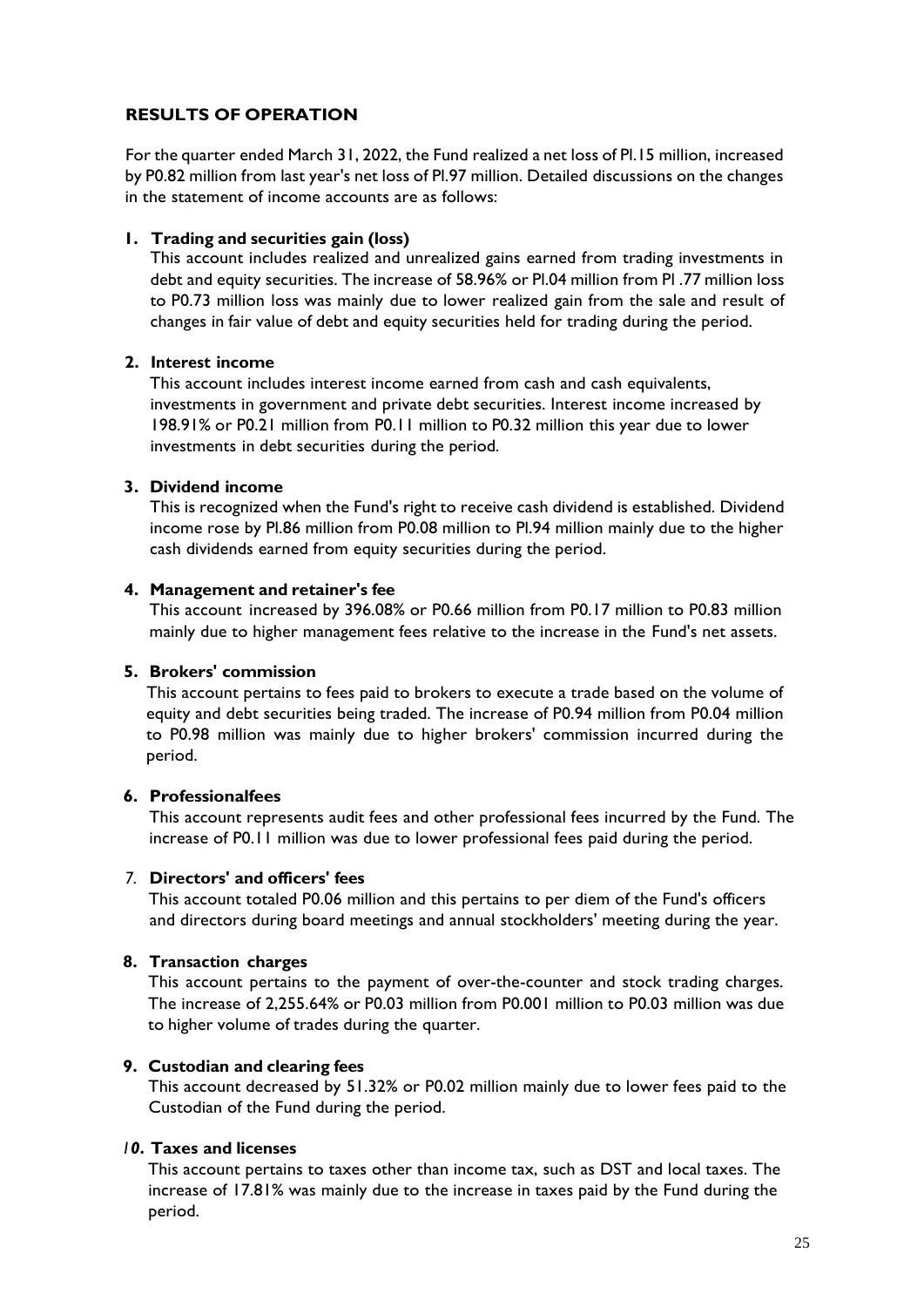### *11.* **Miscellaneous expenses**

This account increased by P0.02 million or 44.43% from last year's P0.04 million to P0.05 million mainly due to lower membership fee paid by the Fund during the period.

### **2021Performance**

### *Financial Position (December 31, 2021 vs. December 31, 2020)*

The Fund closed the year 2021 with audited total assets at P28 million, lower from P32 million as of December 31, 2020. Total liabilities ended at P0.09 million from P0.28 million during the year.

The changes in total assets and liabilities are primarily due to the movements in the following accounts:

### *1. Cash and cash equivalents*

This account represents the Fund's savings and checking accounts and time deposits in local banks. Cash in banks earn interest at the respective bank deposit rates. This account increased to P4.6 million from P0.61 million during the year.

## *2. Financial assets*

*Financial assets at FVTPL* consists of investments in government securities and private debt and equity securities. The decrease to P23.16 million from P27.32 million during the year. *Financial assets at Amortized Cost* consists of investments in quoted private debt securities.

## *3. Loans and receivables*

This account consists of receivables from brokers, accrued interest receivable and dividend receivable. The increase of P15.77 million or 162.07% from P9.73 million to P25.49 million was mainly due to higher outstanding balances of amount collectible for the sale of equity securities, accrued interest receivable and dividend receivable as of reporting date.

### *4. Accounts payable and accrued expenses*

This account consists of due to brokers, accounts payable, payable to FAMI, accrued expenses, withholding tax and documentary stamp tax (DST) payable. Payable to FAMI includes management fees, redemption fees and sales load fees while accrued expenses consists of unpaid professional fees, custodianship fees and retainer's fees. Accounts payable represents amounts payable to shareholders for the unpaid redemption proceeds and subscriptions without confirmation from clients. There is a decrease to P0.91 million from P0.28 million accounts payable this year.

### *5. Equity*

As of December 31, 2021, 2020 and 2019, the Fund has 23, 22 and 17 common shareholders, respectively.

The initial authorized capital of the Fund amounting to P4.00 million is divided into 400 million common redeemable shares of P0.01 par value with each share carrying one vote, as approved by the SEC on September 25, 2018.

### Capital Management

As a result of the ability to issue, repurchase and resell shares, the capital of the Fund can vary depending on the demand for subscriptions and redemptions of the capital stock.

The primary objective of the Fund's capital management is to maintain an optimum capital base to support its management and operations and to meet the capital requirements prescribed by the regulatory bodies.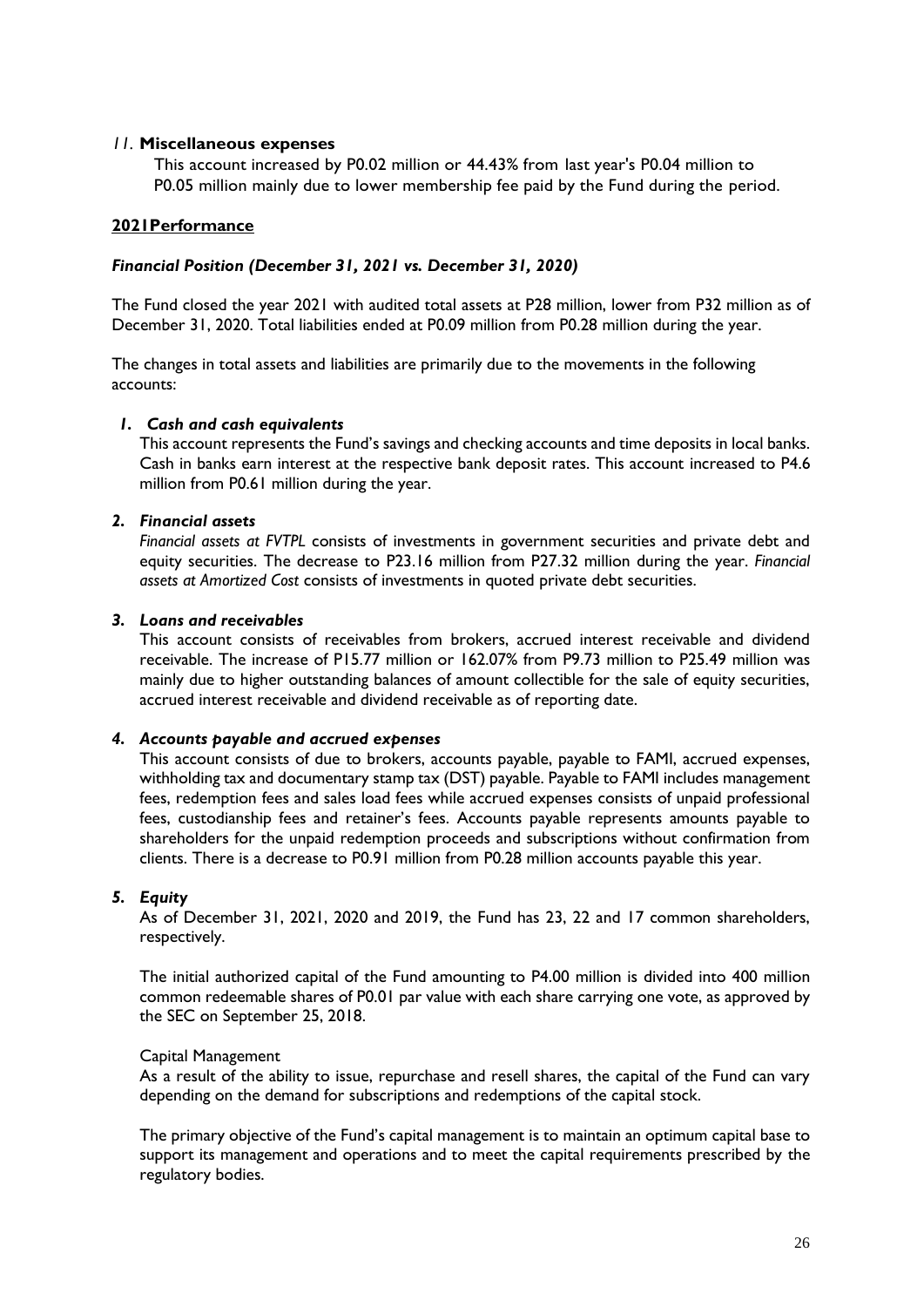# *Results of Operations*

For the year ended December 31, 2021, the Fund realized a net gain of P0.89 million, an increase from last year's net income of negative P2.74 million.

The highlights of the results of operations for the year are as follows:

### *1. Trading and securities gain (loss)*

This account includes realized and unrealized gains earned from trading investments in debt and equity securities. The increase from last year's gain of P2.08 million to P1.87 million during the year.

### *2. Interest income*

This account includes interest income earned from cash and cash equivalents, investments in government and private debt securities. There is an increase from last year's income of P0.29 million to P0.38 million during the year.

#### *3. Dividend income*

This is recognized when the Fund's right to receive cash dividend is established. This account increased from last year's P0.28 million to P0.44 million during the year.

#### *4. Management and retainer's fees*

This account dropped by P5.62 million or 15.57% from last year's P36.09 million to P30.47 million mainly due to the decline in management fees relative to the decrease in the Fund's net assets.

#### *5. Brokers' commission*

This account pertains to fees paid to brokers to execute a trade based on the volume of equity and debt securities being traded. The increase from last year's P0.12 million to P0.27 million during the year.

#### *6. Custodian and clearing fees*

This account decreased from last year's P0.16 million to P0.10 million during the year.

### *7. Directors' and officers' fees*

This account pertains to per diem of the Fund's officers and directors during board meetings and annual stockholders' meeting during the year. This account increased from last year's P0.06 million to P0.31 million during the year.

#### *8. Professional fees*

This account increased from last year's P0.05 million to P0.06 million this year mainly due to lower professional fees incurred during the year.

### *9. Tax and licenses*

This account pertains to taxes other than income tax, such as DST and local taxes. The decrease from last year's P0.02 million to P0.01 million during the year.

#### *10. Transaction charges*

Transaction charges increased from last year's P0.04 million to P0.09 million during the year.

#### *11. Miscellaneous Expense*

This account decreased from last year's P0.07 million to P0.03 million during the year.

### **2020 Performance**

### *Financial Position (December 31, 2020 vs. December 31, 2019)*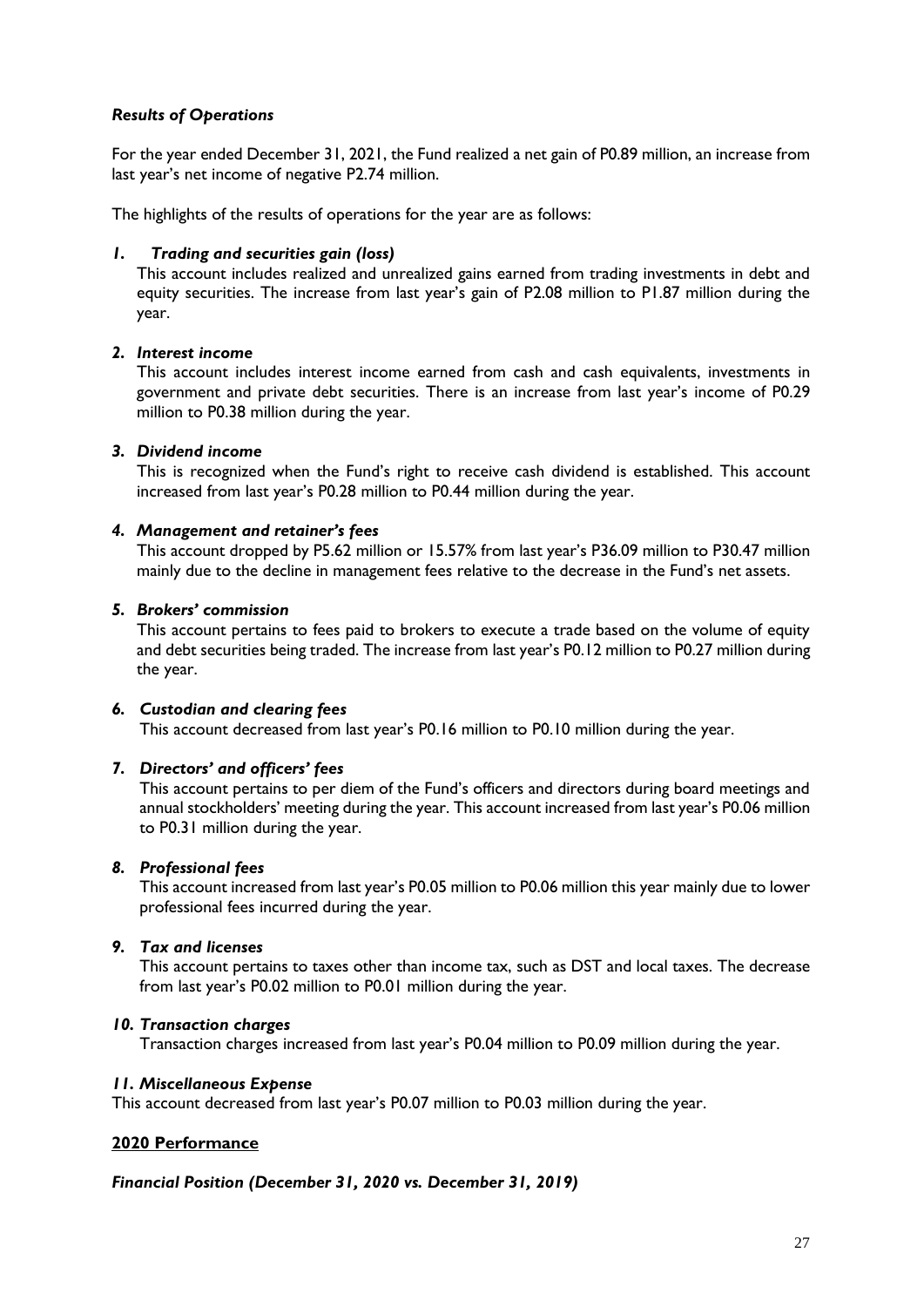The Fund closed the year 2020 with audited total assets at P1.46 billion, lower by P130.82 million or 8.25% from P1.59 billion as of December 31, 2019. Total liabilities ended at P60.41 million from P5.95 million, higher by P54.46 million or 915.63% during the year.

The changes in total assets and liabilities are primarily due to the movements in the following accounts:

### *6. Cash and cash equivalents*

This account represents the Fund's savings and checking accounts and time deposits in local banks. Cash in banks earn interest at the respective bank deposit rates. Time deposits bear annual interest rates ranging from 0.25% to 3.00% and 0.25% to 7.10% in 2020 and 2019, respectively. This account decreased by P43.55 million or 41.89% from P103.97 million to P60.42 million mainly due to the redemptions made during the year.

## *7. Short term investment*

In 2020, the outstanding short-term investment amounted to P16.17 million as of December 31, 2019 has matured.

# *8. Financial assets*

*Financial assets at FVTPL* consists of investments in government securities and private debt and equity securities. The decrease of 18.41% or P253.66 million from P1.38 billion to P1.12 billion was mainly due to net sales during the year. Quoted government and private debt securities bears nominal annual interest rates ranging from 2.38% to 8.00% and 4.63% to 5.55% in 2020 and 2019, respectively. This account includes fair value gain of P41.29 million and P25.08 million in 2020 and 2019, respectively.

*Financial assets at Amortized Cost* consists of investments in quoted private debt securities. The increase of P166.84 million or 222.55% from P74.97 million to P241.81 million was due to purchases during the year. These securities earn annual effective interest rates ranging from 2.55% to 5.55% and 4.00% to 5.88% in 2020 and 2019, respectively.

# *9. Loans and receivables*

This account consists of receivables from brokers, accrued interest receivable and dividend receivable. The increase of P15.77 million or 162.07% from P9.73 million to P25.49 million was mainly due to higher outstanding balances of amount collectible for the sale of equity securities, accrued interest receivable and dividend receivable as of reporting date.

### *10. Other asset*

This pertains to creditable withholding taxes of the Fund which decreased by P0.04 million from P3.17 million to P3.13 million this year.

## *11. Accounts payable and accrued expenses*

This account consists of due to brokers, accounts payable, payable to FAMI, accrued expenses, withholding tax and documentary stamp tax (DST) payable. Payable to FAMI includes management fees, redemption fees and sales load fees while accrued expenses consists of unpaid professional fees, custodianship fees and retainer's fees. Accounts payable represents amounts payable to shareholders for the unpaid redemption proceeds and subscriptions without confirmation from clients. The increase of P54.46 million or 915.63% from P5.95 million to P60.41 million was mainly due to higher unsettled purchase of equity securities and accounts payable this year.

### *12. Equity*

The Fund's equity is comprised of its capital stock, additional paid-in capital and retained earnings. The decrease of P185.28 million or 11.73% from P1.58 billion to P1.39 billion was mainly due to the net effect of redemptions and net income recognized during the year.

*Capital Stock* ended at P530.96 million, a decrease of P69.49 million or 11.57% from P600.45 million last year, mainly due to redemptions during the year. The Fund's authorized capital stock remained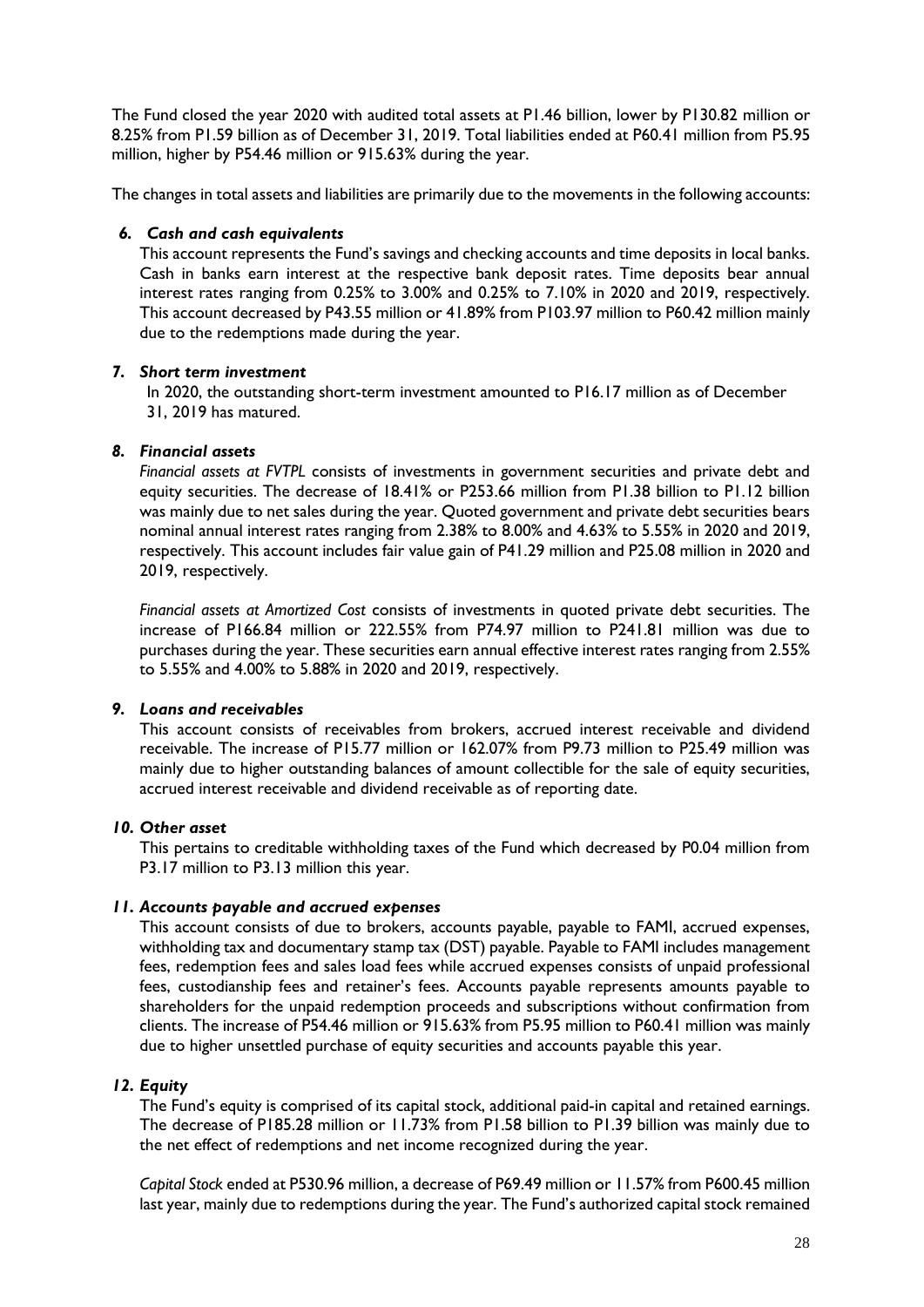at P1.00 billion with par value of P1.00 per share. As of December 31, 2020 and 2019, the total issued and outstanding shares were 530,959,884 and 600,450,496, respectively, while the total number of holders of redeemable common shares is 5,004 and 4,982, respectively.

*Additional paid in capital* went down by P112.39 million or 12.54% from P896.56 million to P784.17 million due to redemptions made during the year.

*Retained earnings* decreased by P3.04 million or 4.10% from P83.05 million to P79.65 million mainly due to results of operations recognized during the year.

#### *Results of Operations*

For the year ended December 31, 2020, the Fund realized a net loss of P3.40 million, a decrease of P66.83 million or 105.37% from last year's net income of P63.43 million.

The highlights of the results of operations for the year are as follows:

#### *12. Trading and securities gain (loss)*

This account includes realized and unrealized gains earned from trading investments in debt and equity securities. The decrease of P77.92 million or 97.82% from last year's gain of P79.65 million to P1.73 million was mainly due to lower realized gain from the sale and unrealized gain from changes in fair value of debt and equity securities held for trading during the year.

#### *13.Interest income*

This account includes interest income earned from cash and cash equivalents, investments in government and private debt securities. The increase of P1.78 million or 6.28% from last year's income of P28.26 million to P30.04 million was mainly due to higher interest income earned from debt securities during the year.

#### *14.Dividend income*

This is recognized when the Fund's right to receive cash dividend is established. This account decreased by P6.54 million or 36.27% from last year's P18.03 million to P11.49 million due to lower cash dividends received from equity securities during the year.

#### *15.Management and retainer's fees*

This account dropped by P5.62 million or 15.57% from last year's P36.09 million to P30.47 million mainly due to the decline in management fees relative to the decrease in the Fund's net assets.

#### *16.Brokers' commission*

This account pertains to fees paid to brokers to execute a trade based on the volume of equity and debt securities being traded. The decrease of P4.57 million or 51.90% from last year's P8.81 million to P4.24 million was mainly due to lower brokers' commission incurred during the year.

#### *17. Custodian and clearing fees*

This account decreased by P0.04 million or 9.12% from last year's P0.49 million and P0.45 million mainly due to lower fees paid to the custodian of the Fund during the year.

#### *18. Directors' and officers' fees*

This account pertains to per diem of the Fund's officers and directors during board meetings and annual stockholders' meeting during the year. This account increased by P0.04 million or 13.79% from last year's P0.27 million to P0.31 million mainly due to lower per diem paid during the year.

#### *19. Professional fees*

This account increased by P0.02 million or 6.28% from last year's P0.26 million to P0.27 million this year mainly due to lower professional fees incurred during the year.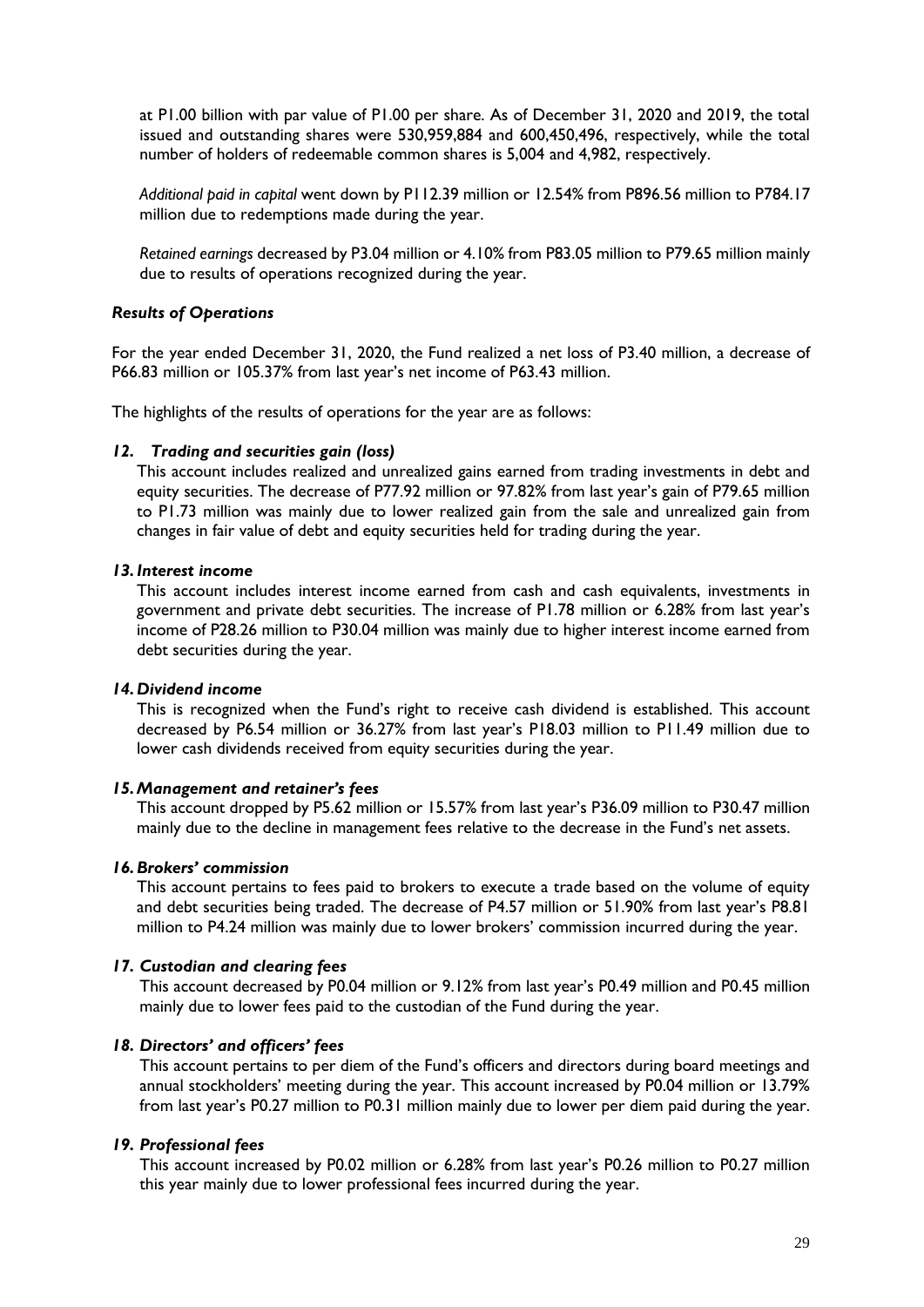### *20. Tax and licenses*

This account pertains to taxes other than income tax, such as DST and local taxes. The decrease of P0.03 million or 11.22% from last year's P0.29 million to P0.26 million was mainly due to lower DST and local taxes paid during the year.

## *21. Transaction charges*

Transaction charges slid by P0.16 million or 49.96% from last year's P0.33 million to P0.16 million mainly due to lower transaction cost incurred in the purchase and sale of equity and fixed income securities during the year.

## *22. Miscellaneous Expense*

This account decreased by P0.08 million or 35.65% from last year's P0.22 million to P0.14 million mainly due to lower membership fee and dues, postage and mailing fees, notarial fees, bank charges and other miscellaneous expenses paid by the Fund during the year.

## **2019 Performance**

## *Financial Position*

The Fund closed the year 2019 with audited total assets at  $PI.59$  billion, lower by  $PI57.28$  million or 9.02% from P1.74 billion as of December 31, 2018. Total liabilities ended at P5.95 million from **P4.44 million, higher by P1.51 million or 34.00% during the year.** 

The changes in total assets and liabilities are primarily due to the movements in the following accounts:

### *1. Cash and cash equivalents*

This account represents the Fund's savings and checking accounts and time deposits in local banks. Cash in banks earn interest at the respective bank deposit rates. Time deposits bear annual interest rates ranging from 0.25% to 7.10% and 0.25% to 4.63% in 2019 and 2018, respectively. This account decreased by P76.34 million or 42.34% from P180.31 million to P103.97 million mainly due to the redemptions made during the year.

### *2. Short term investment*

This pertains to short-term time deposit amounting to  $P16.17$  million with 3.75% interest rate.

### *3. Financial assets*

*Financial assets at FVTPL* consists of investments in government securities and private debt and equity securities. The decrease of 9.48% or P144.36 million from P1.52 billion to P1.38 billion was mainly due to net sales during the year. Private bond bears nominal annual interest rates ranging from 4.63% to 5.55% and 5.38% in 2019 and 2018, respectively, while government securities bears annual interest rate ranging from 4.00% to 6.42% and 4.10% to 7.02% in 2019 and 2018, respectively. This account includes fair value gain of  $P25.08$  million in 2019 and fair value loss of  $P$ 82.09 million in 2018.

*Financial assets at Amortized Cost* consists of investments in quoted private debt securities. The increase of P40.0 million or 114.38% from P34.97 million to P74.97 million was due to purchases during the year. This securities earn annual effective interest rates ranging from 4.00% to 5.88% and 4.00% in 2019 and 2018, respectively.

### *4. Loans and receivables*

This account consists of receivables from brokers, accrued interest receivable and dividend receivable. The increase of P7.20 million or 284.71% from P2.53 million to P9.73 million was mainly due to higher outstanding balances of amount collectible for the sale of equity securities, accrued interest receivable and dividend receivable as of reporting date.

### *5. Other asset*

This pertains to creditable withholding taxes of the Fund which increased by P0.04 million or 1.36% from  $P3.13$  million to  $P3.17$  million this year.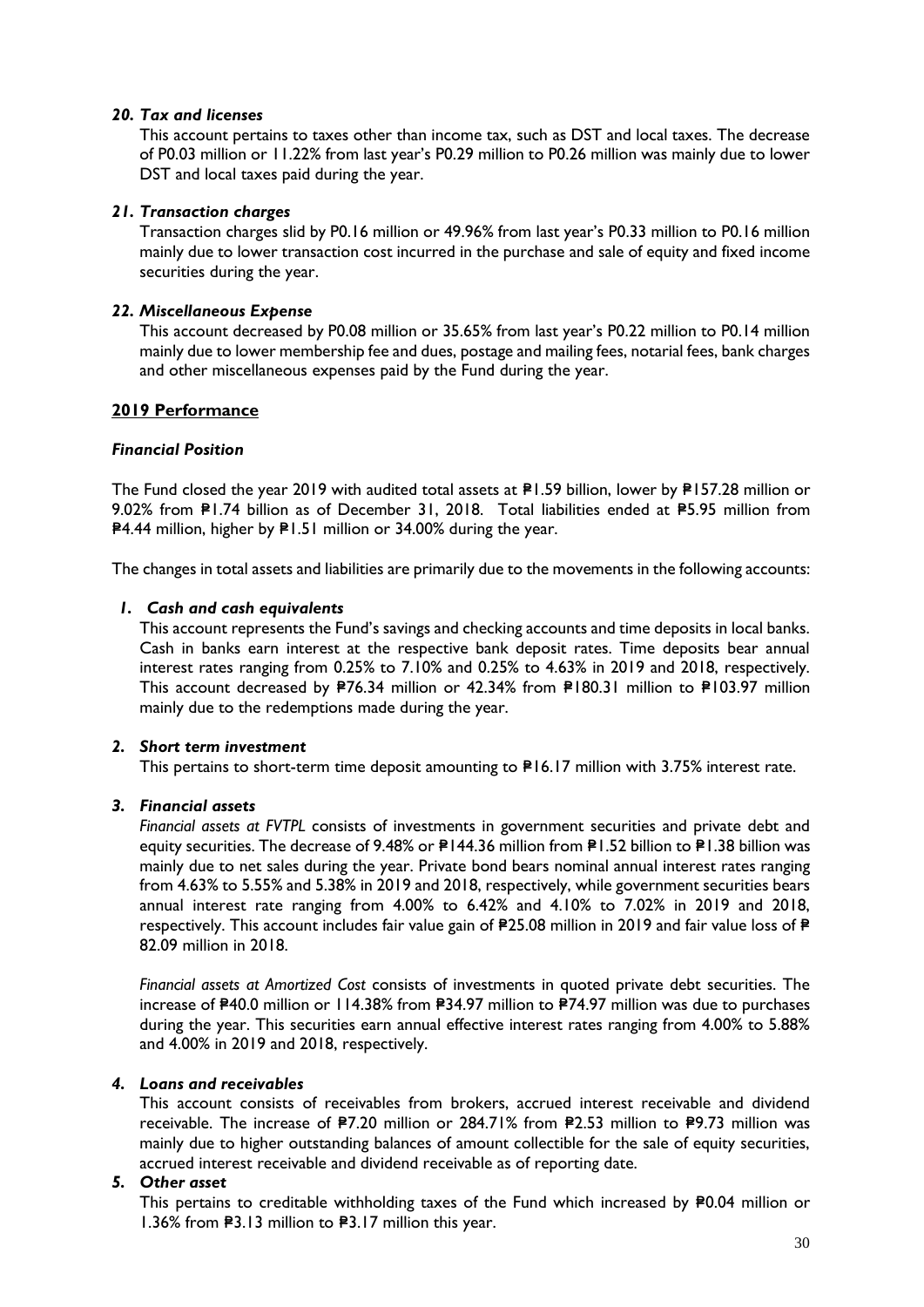## *6. Accounts payable and accrued expenses*

This account consists of due to brokers, accounts payable, payable to FAMI, accrued expenses, withholding tax and documentary stamp tax (DST) payable. Payable to FAMI includes management fees, redemption fees and sales load fees while accrued expenses consists of unpaid professional fees, custodianship fees and retainer's fees. Accounts payable represents amounts payable to shareholders for the unpaid redemption proceeds and subscriptions without confirmation from clients. The increase of  $PI.51$  million or 34.00% from  $PI.44$  million to  $PI.595$  million was mainly due to unsettled purchase of equity securities and higher accounts payable this year.

## *7. Equity*

The Fund's equity is comprised of its capital stock, additional paid-in capital and retained earnings. The decrease of P158.79 million or 9.13% from P1.74 billion to P1.58 billion was mainly due to the net effect of redemptions and net income recognized during the year.

*Capital Stock* ended at P600.45 million, a decrease of P83.29 million or 12.18% from P683.74 million last year, mainly due to redemptions during the year. The Fund's authorized capital stock remained at P1.00 billion with par value of P1.00 per share. As of December 31, 2019 and 2018, the total issued and outstanding shares were 600,450,496 and 683,739,611, respectively, while the total number of holders of redeemable common shares is 4,982 and 5,413, respectively.

Additional paid in capital went down by P132.05 million or 12.84% from P1.03 billion to P896.56 million due to redemptions made during the year.

Retained earnings increased by P56.55 million or 213.40% from P26.50 million to P83.05 million mainly due to results of operations recognized during the year.

### *Results of Operations*

For the year ended December 31, 2019, the Fund realized a net income of  $P63.43$  million, an increase of **P223.11 million or 139.72% from last year's net loss of P159.68 million.** 

The highlights of the results of operations for the year are as follows:

### *1. Trading and securities gain (loss)*

This account includes realized and unrealized gains earned from trading investments in debt and equity securities. The increase of P207.52 million or 162.29% from last year's loss of P127.87 million to P79.65 million was mainly due to higher realized gain from the sale and unrealized gain from changes in fair value of debt and equity securities held for trading during the year.

### *2. Interest income*

This account includes interest income earned from cash and cash equivalents, investments in government and private debt securities. The increase of P3.22 million or 12.85% from last year's income of P25.04 million to P28.26 million was mainly due to higher interest income earned from debt securities during the year.

### *3. Dividend income*

This is recognized when the Fund's right to receive cash dividend is established. This account increased by P1.96 million or 12.19% from last year's P16.07 million to P18.03 million due to the higher cash dividends received from equity securities during the year.

### *4. Miscellaneous income*

This account declined by P0.38 million or 81.69% from last year's P0.47 million to P0.09 million due to the decrease in the reversal of stale checks and unrecorded deposit.

### *5. Management and retainer's fees*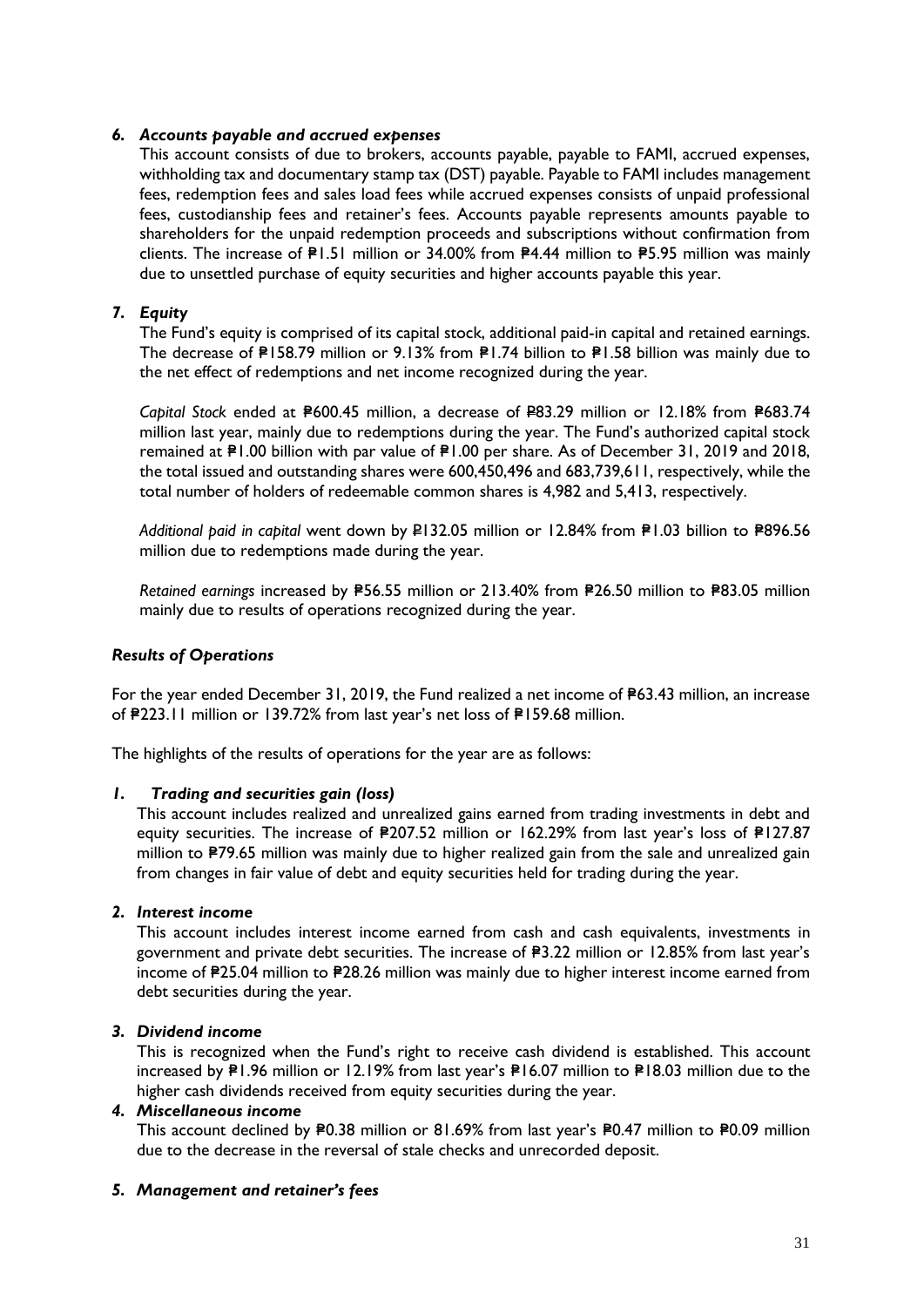This account dropped by P3.11 million or 7.95% from last year's P39.20 million to P36.09 million mainly due to the decline in management fees relative to the decrease in the Fund's net assets.

### *6. Brokers' commission*

This account pertains to fees paid to [brokers](http://financial-dictionary.thefreedictionary.com/Broker) to [execute](http://financial-dictionary.thefreedictionary.com/Execution) a [trade](http://financial-dictionary.thefreedictionary.com/Trade) based on the volume of equity and debt securities being traded. The decrease of  $P3.90$  million or 30.68% from last year's  $P12.71$ million to  $P8.81$  million was mainly due to lower brokers' commission incurred during the year.

#### *7. Custodian and clearing fees*

This account decreased by P0.05 million or 9.60% from last year's P0.55 million to P0.49 million mainly due to lower fees paid to the custodian of the Fund during the year.

#### *8. Transaction Charges*

Transaction charges slid by P0.16 million or 32.14% from last year's P0.48 million to =P0.33 million mainly due to lower transaction cost incurred in the purchase and sale of equity and fixed income securities during the year.

### *9. Taxes and licenses*

This account pertains to taxes other than income tax, such as DST and local taxes. The decrease of P0.66 million or 69.48% from last year's P0.94 million to P0.29 million was mainly due to lower DST and local taxes paid during the year.

#### *10. Directors' and officers' fees*

This account pertains to per diem of the Fund's officers and directors during board meetings and annual stockholders' meeting during the year. This account decreased by P0.01 million or 3.55% from last year's  $P0.28$  million to  $P0.27$  million this year.

#### *11. Professional fees*

This account represents audit fees and other professional fees incurred during the year and it increased by P0.02 million or 6.70% from last year's P0.24 million to P0.26 million this year.

#### *12. Miscellaneous Expense*

This account decreased by P0.09 million or 28.26% from last year's P0.31 million to P0.22 million mainly due to lower membership fee and dues, postage and mailing fees, notarial fees, bank charges and other miscellaneous expenses paid by the Fund during the year.

#### **Plan of Action**

FAMI is the principal distributor of the Fund's shares of stock. It is licensed by SEC to act as the Investment Company Adviser/Manager, Administrator and Principal Distributor. It intends to increase its marketing network and accredit sub-dealers or agents to sell the Fund's share.

#### **Subsequent Events**

There were no subsequent events that took place after the year ended December 31, 2021.

### **Other Matters**

The Fund Manager is not aware of any event and/or uncertainties that:

- will have a material impact on liquidity
- will trigger direct or contingent obligation that is material to the Fund including any default or acceleration of obligation
- will have an impact on all material off-balance sheet transactions, arrangement, obligations and other relationships of the Fund
- is a significant element of income or loss that did not arise from the Fund's continuing operations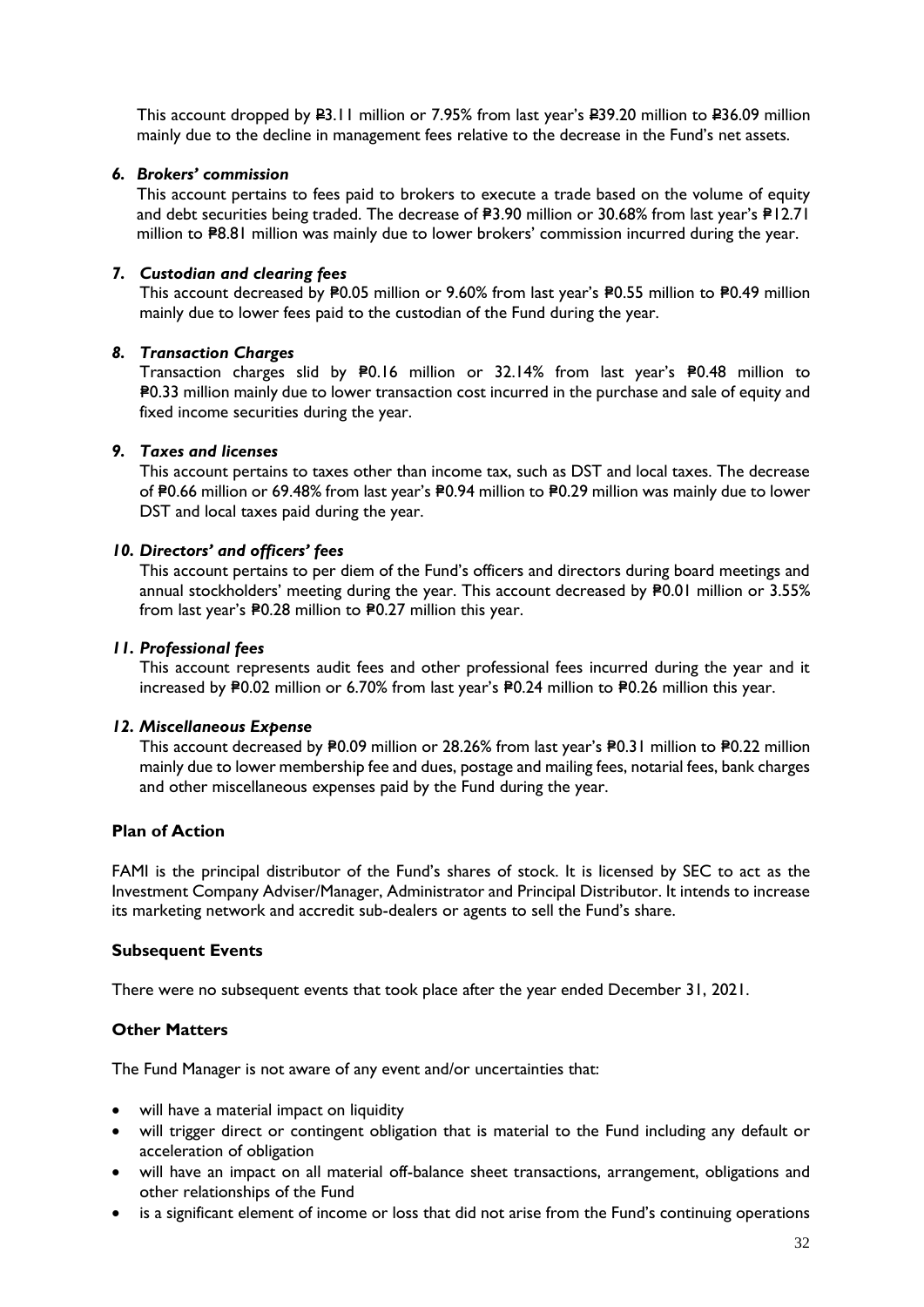• there are no material commitments for capital expenditures during the past year and in the subsequent year.

# **Discussion of Key Performance Indicators**

The Fund was incorporated on September 25, 2018. It seeks to provide total return consisting of as high a level of current income as is consistent with the preservation of capital and liquidity and longterm capital appreciation by investing in a mix of debt instruments and equity securities.

The Fund has appointed FAMI to serve as its Investment Company Adviser, Administrator and Principal Distributor. With the SEC's approval of FAMI's license to act as such last September 6, 2005 and its procedures firmed-up at the end of the same month, active management of the Fund's assets was initiated in May 2007 with the objective to consistently outperform its benchmark, which is the PSEi, and achieve a sizable net income.

The Fund has an initial paid-up capital of P4.00 million which translates to a minimal share in the mutual fund industry (under the balanced fund category).

The Fund has identified the following as its key performance indicators:

- *Net Asset Value Per Share* Net Asset Value per share amounted to P0.2092 as of March 31, 2022, higher by l.49% from the P0.2061 NAVPS as of December 31, 202 l. The Fund's average daily net asset value increased by 460.58% or P.130.83 million from P28.40million as of December 31, 2021, to P.159.23 million as of March 31, 2022.
- *Sales for the period ended* The Fund's total sales of P230.10 million and nil for the period ended March 31, 2022 and 2021, respectively.
- *Redemptions for the period ended-* Total redemptions of the Fund amounting to Pl 1.38 million and nil for the period ended March 31, 2022 and 2021, respectively.
- *Net Income vs. Benchmark-The* Fund incurred Pl .15 million net loss for the period ended March 31, 2022, P0.82 million higher than Pl.97 million net loss for the same period last year.
- *Market Share vs. Benchmark-As* of March 31, 2022, the Fund garnered 0.92% share in the Balanced Funds category while 0.05% share among all mutual funds in terms of net assets. On the basis of account holders, the Fund has 149 account holders or 0.16% of the total accounts in this Fund category.

### **FINANCIAL SOUNDNESS INDICATORS**